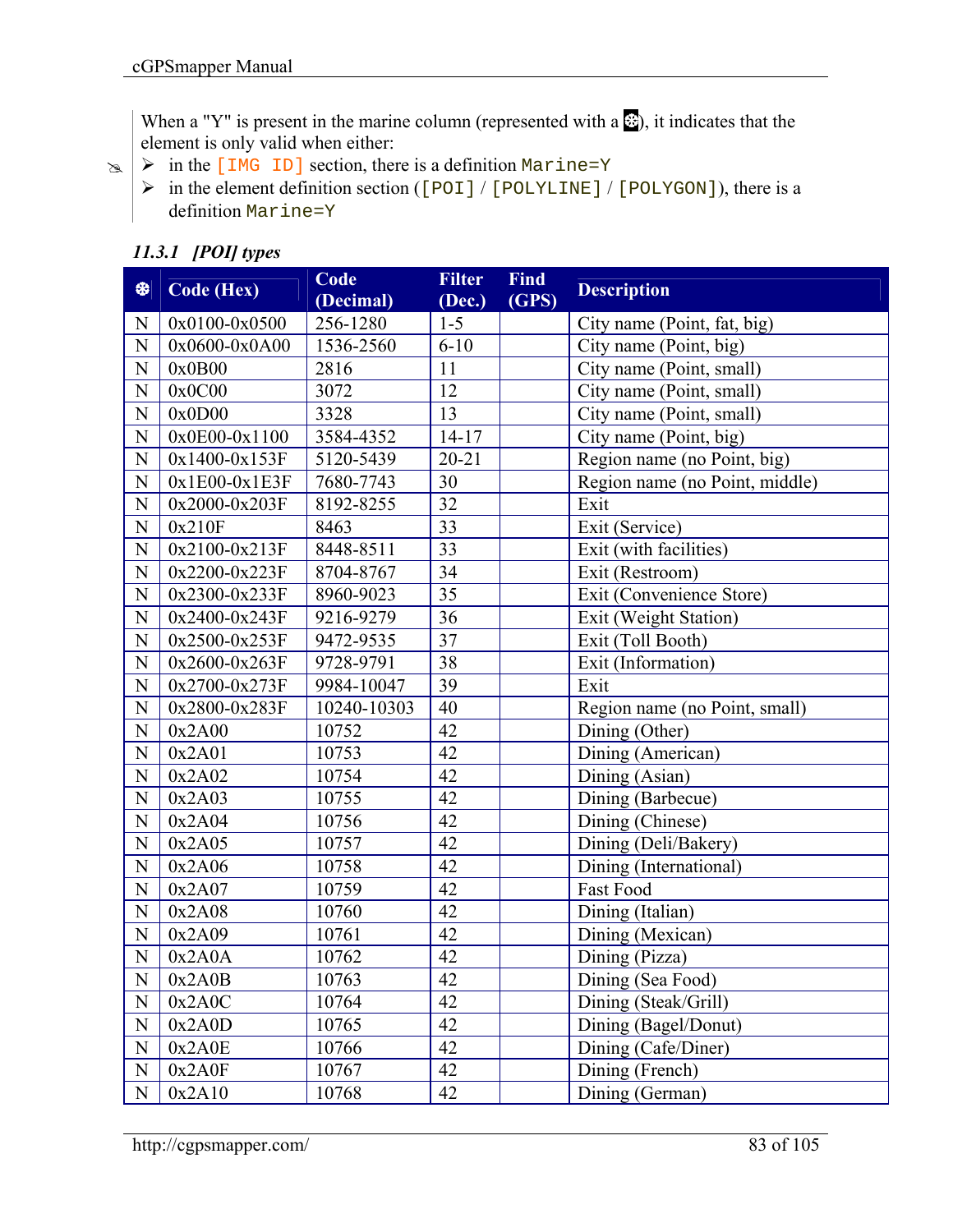| 黎              | <b>Code (Hex)</b> | Code<br>(Decimal) | <b>Filter</b><br>(Dec.) | <b>Find</b><br>(GPS) | <b>Description</b>           |
|----------------|-------------------|-------------------|-------------------------|----------------------|------------------------------|
| N              | 0x2A11            | 10769             | 42                      |                      | Dining (British Isles)       |
| $\mathbf N$    | 0x2B00            | 11008             | 43                      |                      | Hotel (Other)                |
| N              | 0x2B01            | 11009             | 43                      |                      | Hotel/Motel                  |
| ${\bf N}$      | 0x2B02            | 11010             | 43                      |                      | Bed & Breakfast inn          |
| N              | 0x2B03            | 11011             | 43                      |                      | Camping/RV-Park              |
| $\mathbf N$    | 0x2B04            | 11012             | 43                      |                      | Resort                       |
| $\overline{N}$ | 0x2C01            | 11265             | 44                      |                      | <b>Amusement Park</b>        |
| N              | 0x2C02            | 11266             | 44                      |                      | Museum/History               |
| $\mathbf N$    | 0x2C03            | 11267             | 44                      |                      | Library                      |
| ${\bf N}$      | 0x2C04            | 11268             | 44                      |                      | Land Mark                    |
| ${\bf N}$      | 0x2C05            | 11269             | 44                      |                      | School                       |
| $\mathbf N$    | 0x2C06            | 11270             | 44                      |                      | Park                         |
| ${\bf N}$      | 0x2C07            | 11271             | 44                      |                      | Zoo                          |
| $\overline{N}$ | 0x2C08            | 11272             | 44                      |                      | Sport spark, Stadium (point) |
| N              | 0x2C09            | 11273             | 44                      |                      | Fair, Conference (point)     |
| $\mathbf N$    | 0x2C0A            | 11274             | 44                      |                      | Vineyard/Winery (point)      |
| ${\bf N}$      | 0x2C0B            | 11275             | 44                      |                      | Place of Worship             |
| ${\bf N}$      | 0x2C0C            | 11276             | 44                      |                      | Hot Spring                   |
| N              | 0x2D01            | 11521             | 45                      |                      | Theatre                      |
| ${\bf N}$      | 0x2D02            | 11522             | 45                      |                      | Bar                          |
| $\mathbf N$    | 0x2D03            | 11523             | 45                      |                      | Cinema                       |
| $\mathbf N$    | 0x2D04            | 11524             | 45                      |                      | Casino                       |
| ${\bf N}$      | 0x2D05            | 11525             | 45                      |                      | Golf                         |
| $\mathbf N$    | 0x2D06            | 11526             | $\overline{45}$         |                      | Ski Centre                   |
| $\mathbf N$    | 0x2D07            | 11527             | 45                      |                      | <b>Bowling</b>               |
| $\overline{N}$ | 0x2D08            | 11528             | 45                      |                      | Ice/Sporting                 |
| ${\bf N}$      | 0x2D09            | 11529             | 45                      |                      | Swimming                     |
| $\mathbf N$    | 0x2D0A            | 11530             | 45                      |                      | Sports (point)               |
| ${\bf N}$      | 0x2D0B            | 11531             | 45                      |                      | Sport Airport                |
| N              | 0x2E01            | 11777             | 46                      |                      | Department Store             |
| $\mathbf N$    | 0x2E02            | 11778             | 46                      |                      | Grocery                      |
| ${\bf N}$      | 0x2E03            | 11779             | 46                      |                      | General Merchandiser         |
| $\mathbf N$    | 0x2E04            | 11780             | 46                      |                      | <b>Shopping Centre</b>       |
| $\mathbf N$    | 0x2E05            | 11781             | 46                      |                      | Pharmacy                     |
| ${\bf N}$      | 0x2E06            | 11782             | 46                      |                      | Convenience Store            |
| ${\bf N}$      | 0x2E07            | 11783             | 46                      |                      | Apparel                      |
| ${\bf N}$      | 0x2E08            | 11784             | 46                      |                      | House and Garden             |
| $\mathbf N$    | 0x2E09            | 11785             | 46                      |                      | Home Furnishing              |
| ${\bf N}$      | 0x2E0a            | 11786             | 46                      |                      | Special Retail               |
| ${\bf N}$      | 0x2E0b            | 11787             | 46                      |                      | Computer/Software            |
| $\mathbf N$    | 0x2F00            | 12032             | 47                      |                      | Generic Service              |
| $\mathbf N$    | 0x2F01            | 12033             | 47                      |                      | Fuel/Gas                     |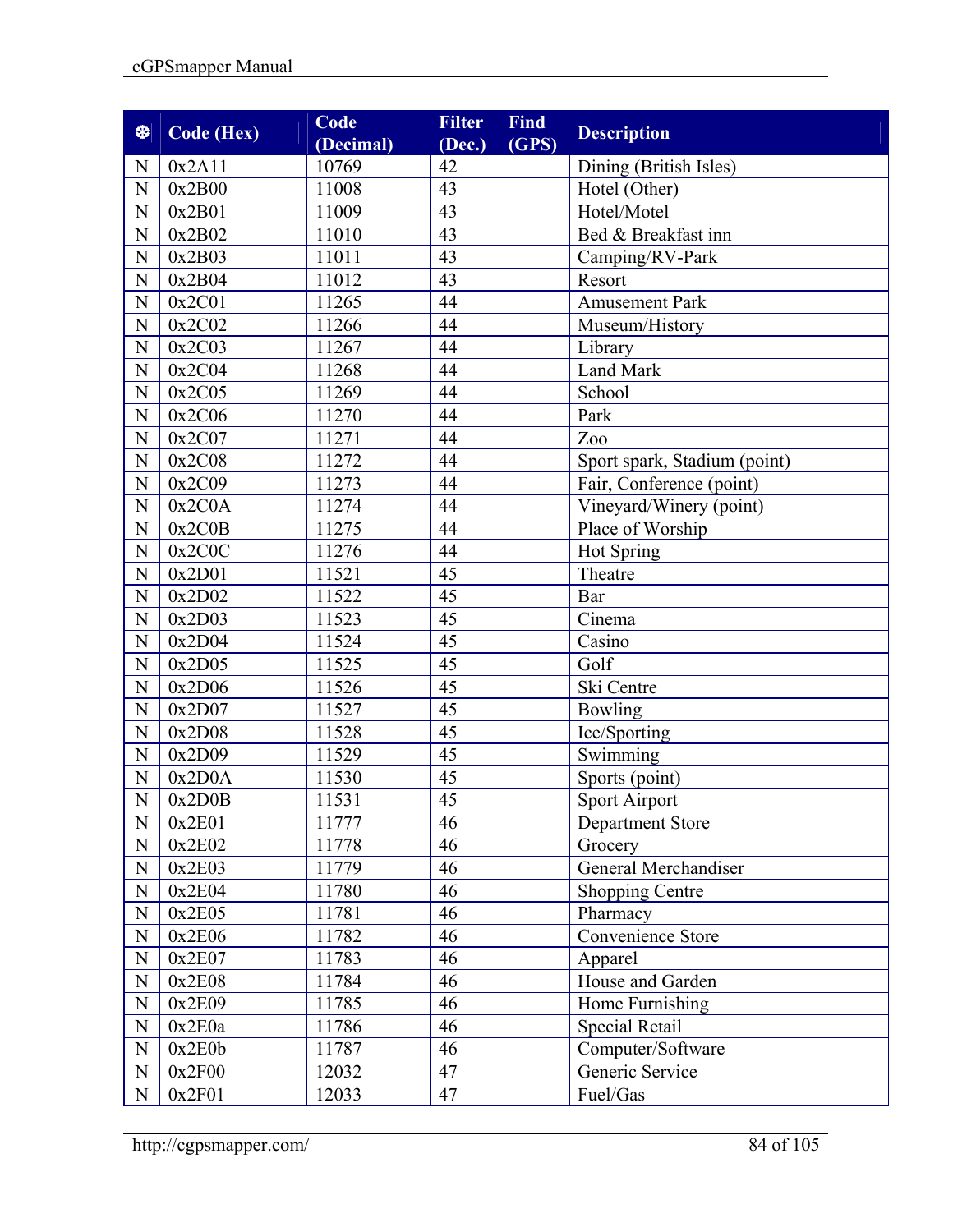| 黎              | <b>Code (Hex)</b> | Code<br>(Decimal) | <b>Filter</b><br>(Dec.) | <b>Find</b><br>(GPS) | <b>Description</b>           |
|----------------|-------------------|-------------------|-------------------------|----------------------|------------------------------|
| N              | 0x2F02            | 12034             | 47                      |                      | Car Rental                   |
| ${\bf N}$      | 0x2F03            | 12035             | 47                      |                      | Car Repair                   |
| N              | 0x2F04            | 12036             | 47                      |                      | Airport                      |
| ${\bf N}$      | 0x2F05            | 12037             | 47                      |                      | Post Office                  |
| $\mathbf N$    | 0x2F06            | 12038             | 47                      |                      | <b>Bank</b>                  |
| $\mathbf N$    | 0x2F07            | 12039             | 47                      |                      | Car Dealer (point)           |
| $\overline{N}$ | 0x2F08            | 12040             | 47                      |                      | <b>Bus Station</b>           |
| ${\bf N}$      | 0x2F09            | 12041             | 47                      |                      | Marina                       |
| ${\bf N}$      | 0x2F0A            | 12042             | 47                      |                      | Wrecker Service              |
| ${\bf N}$      | 0x2F0B            | 12043             | 47                      |                      | Parking                      |
| ${\bf N}$      | 0x2F0C            | 12044             | 47                      |                      | Restroom                     |
| $\mathbf N$    | 0x2F0D            | 12045             | 47                      |                      | Automobile Club              |
| $\mathbf N$    | 0x2F0E            | 12046             | 47                      |                      | Car Wash                     |
| $\overline{N}$ | 0x2F0F            | 12047             | 47                      |                      | Garmin Dealer                |
| N              | 0x2F10            | 12048             | 47                      |                      | <b>Personal Service</b>      |
| ${\bf N}$      | 0x2F11            | 12049             | 47                      |                      | <b>Business Service</b>      |
| ${\bf N}$      | 0x2F12            | 12050             | 47                      |                      | Communication                |
| ${\bf N}$      | 0x2F13            | 12051             | 47                      |                      | Repair Service               |
| $\mathbf N$    | 0x2F14            | 12052             | 47                      |                      | Social Service               |
| ${\bf N}$      | 0x2F15            | 12053             | 47                      |                      | Utility                      |
| N              | 0x2F16            | 12054             | 47                      |                      | Truck/Lorry Stop             |
| ${\bf N}$      | 0x3000            | 12288             | 48                      |                      | Generic Emergency/Government |
| ${\bf N}$      | 0x3001            | 12289             | 48                      |                      | <b>Police Station</b>        |
| ${\bf N}$      | 0x3002            | 12290             | 48                      |                      | Hospital                     |
| ${\bf N}$      | 0x3003            | 12291             | 48                      |                      | Public Office                |
| $\overline{N}$ | 0x3004            | 12292             | 48                      |                      | Justice                      |
| ${\bf N}$      | 0x3005            | 12293             | 48                      |                      | Concert hall (point)         |
| $\overline{N}$ | 0x3006            | 12294             | 48                      |                      | Border Station (point)       |
| $\mathbf N$    | 0x4000-0x403F     | 16384-16447       | 64                      |                      | Golf                         |
| N              | 0x4100-0x413F     | 16640-16703       | 65                      |                      | Fish                         |
| $\mathbf N$    | 0x4200-0x423F     | 16896-16959       | 66                      |                      | Wreck                        |
| $\mathbf N$    | 0x4300-0x433F     | 17152-17215       | 67                      |                      | Marina                       |
| $\mathbf N$    | 0x4400-0x443F     | 17408-17471       | 68                      |                      | Gas                          |
| $\mathbf N$    | 0x4500-0x453F     | 17664-17727       | 69                      |                      | Restaurant                   |
| ${\bf N}$      | 0x4600-0x463F     | 17920-17983       | 70                      |                      | Bar                          |
| $\mathbf N$    | 0x4700-0x473F     | 18176-18239       | 71                      |                      | <b>Boat Ramp</b>             |
| $\mathbf N$    | 0x4800-0x483F     | 18432-18495       | 72                      |                      | Camping                      |
| $\mathbf N$    | 0x4900-0x493F     | 18688-18751       | 73                      |                      | Park                         |
| $\mathbf N$    | $0x4A00-0x4A3F$   | 18944-19007       | 74                      |                      | Picnic Area                  |
| ${\bf N}$      | 0x4B00-0x4B3F     | 19200-19263       | 75                      |                      | Hospital                     |
| N              | 0x4C00-0x4C3F     | 19456-19519       | 76                      |                      | Information                  |
| ${\bf N}$      | 0x4D00-0x4D3F     | 19712-19775       | 77                      |                      | Parking                      |

http://cgpsmapper.com/ 85 of 105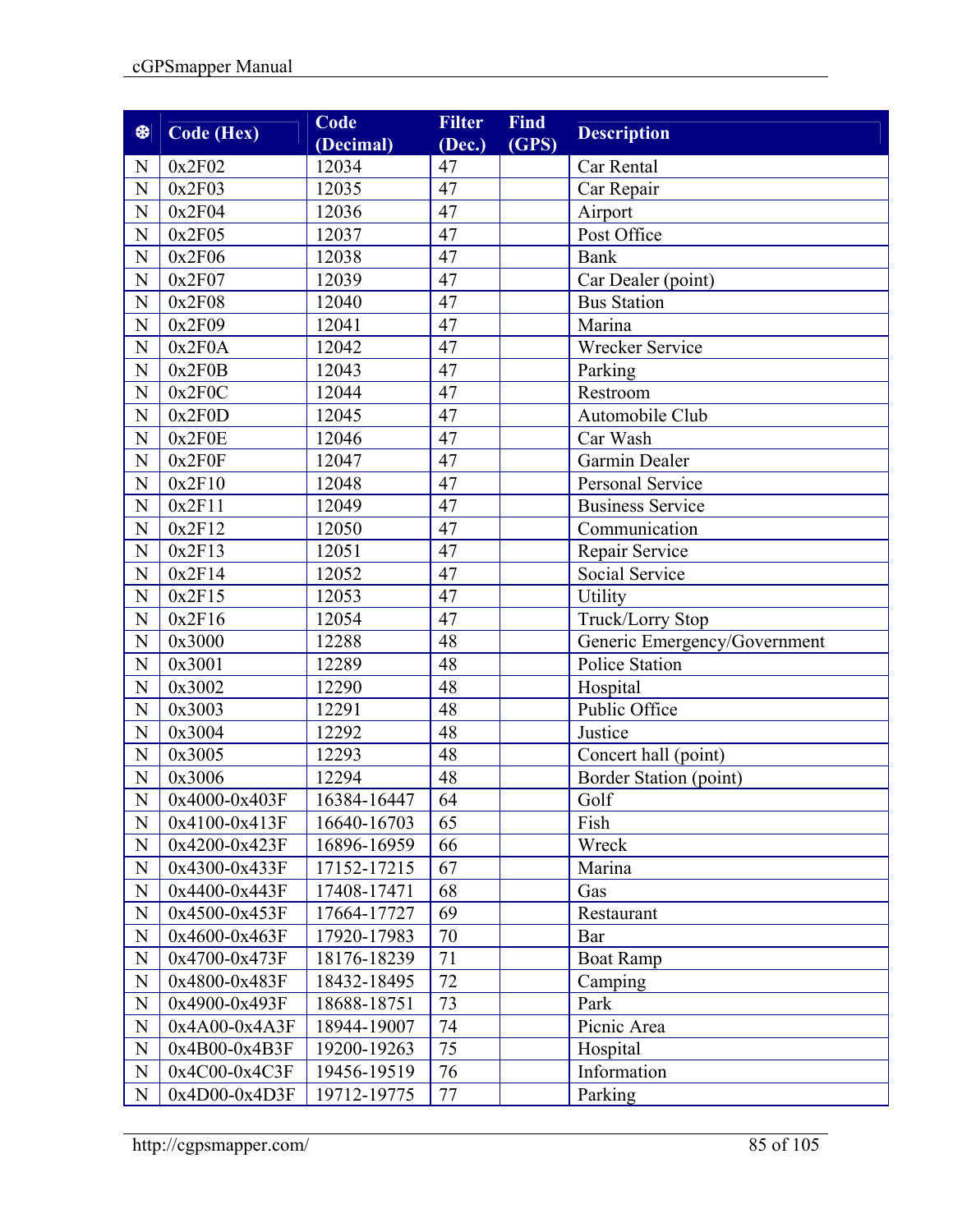| 黎              | Code (Hex)      | Code                     | <b>Filter</b> | <b>Find</b> | <b>Description</b>                    |
|----------------|-----------------|--------------------------|---------------|-------------|---------------------------------------|
| N              | $0x4E00-0x4E3F$ | (Decimal)<br>19968-20031 | (Dec.)<br>78  | (GPS)       | Restroom                              |
| $\mathbf N$    | 0x4F00-0x4F3F   | 20224-20287              | 79            |             | Shower                                |
| N              | 0x5000-0x503F   | 20480-20543              | 80            |             | Drinking Water                        |
| ${\bf N}$      | 0x5100-0x513F   | 20736-20799              | 81            |             | Telephone                             |
| N              | 0x5200-0x523F   | 20992-21055              | 82            |             | Scenic Area                           |
| $\mathbf N$    | 0x5300-0x533F   | 21248-21311              | 83            |             | <b>Skiing</b>                         |
| $\overline{N}$ | 0x5400-0x543F   | 21504-21567              | 84            |             | Swimming                              |
| N              | 0x5500-0x553F   | 21760-21823              | 85            |             | Dam                                   |
| $\mathbf N$    | 0x5700-0x573F   | 22272-22335              | 87            |             | Danger Area                           |
| N              | 0x5800-0x583F   | 22528-22591              | 88            |             | <b>Restricted Area</b>                |
| ${\bf N}$      | 0x5900          | 22784                    | 89            |             | Generic Airport                       |
| $\mathbf N$    | 0x5901          | 22785                    | 89            |             | Large Airport                         |
| N              | 0x5902          | 22786                    | 89            |             | Medium Airport                        |
| $\overline{N}$ | 0x5903          | 22787                    | 89            |             | Small Airport                         |
| N              | 0x5904          | 22788                    | 89            |             | Heliport                              |
| ${\bf N}$      | 0x5905-0x593F   | 22789-22847              | 89            |             | Airport                               |
| $\mathbf N$    | $0x5D00-0x5D3F$ | 23808-23871              | 93            |             | Daymark, Green Square                 |
| ${\bf N}$      | 0x5E00-0x5E3F   | 24064-24127              | 94            |             | Daymark, Red Triangle                 |
| N              | 0x6200          | 25088                    | 98            |             | Depth with point one decimal place    |
| $\mathbf N$    | 0x6300          | 25344                    | 99            |             | Height without point no decimal place |
| $\mathbf N$    | 0x6400          | 25600                    | 100           |             | Manmade Feature                       |
| ${\bf N}$      | 0x6401          | 25601                    | 100           |             | <b>Bridge</b>                         |
| $\overline{N}$ | 0x6402          | 25602                    | 100           |             | <b>Building</b>                       |
| N              | 0x6403          | 25603                    | 100           |             | Cemetery                              |
| N              | 0x6404          | 25604                    | 100           |             | Church                                |
| ${\bf N}$      | 0x6405          | 25605                    | 100           |             | Civil                                 |
| ${\bf N}$      | 0x6406          | 25606                    | 100           |             | Crossing                              |
| N              | 0x6407          | 25607                    | 100           |             | Dam                                   |
| $\mathbf N$    | 0x6408          | 25608                    | 100           |             | Hospital                              |
| N              | 0x6409          | 25609                    | 100           |             | Levee                                 |
| N              | 0x640A          | 25610                    | 100           |             | Locale                                |
| ${\bf N}$      | 0x640B          | 25611                    | 100           |             | Military                              |
| $\mathbf N$    | 0x640C          | 25612                    | 100           |             | Mine                                  |
| $\mathbf N$    | 0x640D          | 25613                    | 100           |             | Oil Field                             |
| $\mathbf N$    | 0x640E          | 25614                    | 100           |             | Park                                  |
| $\mathbf N$    | 0x640F          | 25615                    | 100           |             | Post                                  |
| $\mathbf N$    | 0x6410          | 25616                    | 100           |             | School                                |
| $\mathbf N$    | 0x6411          | 25617                    | 100           |             | Tower                                 |
| $\mathbf N$    | 0x6412          | 25618                    | 100           |             | Trail                                 |
| N              | 0x6413          | 25619                    | 100           |             | Tunnel                                |
| $\mathbf N$    | 0x6414          | 25620                    | 100           |             | Drink water                           |
| $\mathbf N$    | 0x6415          | 25621                    | 100           |             | <b>Ghost Town</b>                     |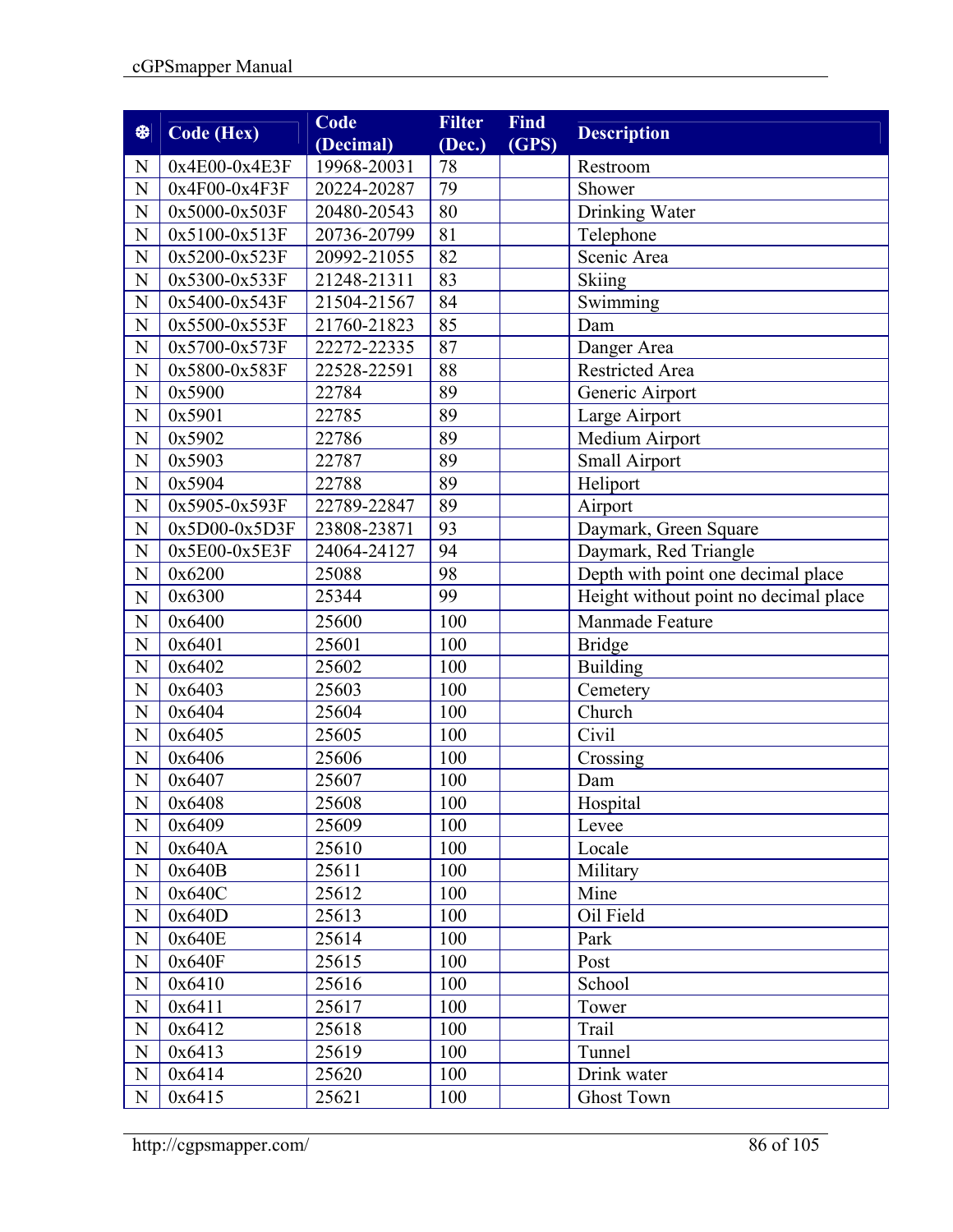| 参              | Code (Hex) | Code<br>(Decimal) | <b>Filter</b><br>(Dec.) | <b>Find</b><br>(GPS) | <b>Description</b>  |
|----------------|------------|-------------------|-------------------------|----------------------|---------------------|
| N              | 0x6416     | 25622             | 100                     |                      | Subdivision         |
| ${\bf N}$      | 0x6500     | 25856             | 101                     |                      | Water Feature       |
| ${\bf N}$      | 0x6501     | 25857             | 101                     |                      | Arroyo              |
| ${\bf N}$      | 0x6502     | 25858             | 101                     |                      | Sand Bar            |
| $\overline{N}$ | 0x6503     | 25859             | 101                     |                      | <b>Bay</b>          |
| ${\bf N}$      | 0x6504     | 25860             | 101                     |                      | Bend                |
| $\mathbf N$    | 0x6505     | 25861             | 101                     |                      | Canal               |
| $\mathbf N$    | 0x6506     | 25862             | 101                     |                      | Channel             |
| ${\bf N}$      | 0x6507     | 25863             | 101                     |                      | Cove                |
| ${\bf N}$      | 0x6508     | 25864             | 101                     |                      | Falls               |
| ${\bf N}$      | 0x6509     | 25865             | 101                     |                      | Geyser              |
| $\mathbf N$    | 0x650A     | 25866             | 101                     |                      | Glacier             |
| ${\bf N}$      | 0x650B     | 25867             | 101                     |                      | Harbour             |
| $\mathbf N$    | 0x650C     | 25868             | 101                     |                      | Island              |
| $\mathbf N$    | 0x650D     | 25869             | 101                     |                      | Lake                |
| ${\bf N}$      | 0x650E     | 25870             | 101                     |                      | Rapids              |
| ${\bf N}$      | 0x650F     | 25871             | 101                     |                      | Reservoir           |
| ${\bf N}$      | 0x6510     | 25872             | 101                     |                      | Sea                 |
| N              | 0x6511     | 25873             | 101                     |                      | Spring              |
| ${\bf N}$      | 0x6512     | 25874             | 101                     |                      | Stream              |
| $\mathbf N$    | 0x6513     | 25875             | 101                     |                      | Swamp               |
| $\mathbf N$    | 0x6600     | 26112             | 102                     |                      | <b>Land Feature</b> |
| ${\bf N}$      | 0x6601     | 26113             | 102                     |                      | Arch                |
| N              | 0x6602     | 26114             | 102                     |                      | Area                |
| $\overline{N}$ | 0x6603     | 26115             | 102                     |                      | Basin               |
| $\mathbf N$    | 0x6604     | 26116             | 102                     |                      | Beach               |
| N              | 0x6605     | 26117             | 102                     |                      | Bench               |
| ${\bf N}$      | 0x6606     | 26118             | 102                     |                      | Cape                |
| N              | 0x6607     | 26119             | 102                     |                      | Cliff               |
| $\mathbf N$    | 0x6608     | 26120             | 102                     |                      | Crater              |
| ${\bf N}$      | 0x6609     | 26121             | 102                     |                      | Flat                |
| N              | 0x660A     | 26122             | 102                     |                      | Forest              |
| ${\bf N}$      | 0x660B     | 26123             | 102                     |                      | Gap                 |
| N              | 0x660C     | 26124             | 102                     |                      | Gut                 |
| ${\bf N}$      | 0x660D     | 26125             | 102                     |                      | Isthmus             |
| N              | 0x660E     | 26126             | 102                     |                      | Lava                |
| $\mathbf N$    | 0x660F     | 26127             | 102                     |                      | Pillar              |
| ${\bf N}$      | 0x6610     | 26128             | 102                     |                      | Plain               |
| $\mathbf N$    | 0x6611     | 26129             | 102                     |                      | Range               |
| ${\bf N}$      | 0x6612     | 26130             | 102                     |                      | Reserve             |
| ${\bf N}$      | 0x6613     | 26131             | 102                     |                      | Ridge               |
| ${\bf N}$      | 0x6614     | 26132             | 102                     |                      | Rock                |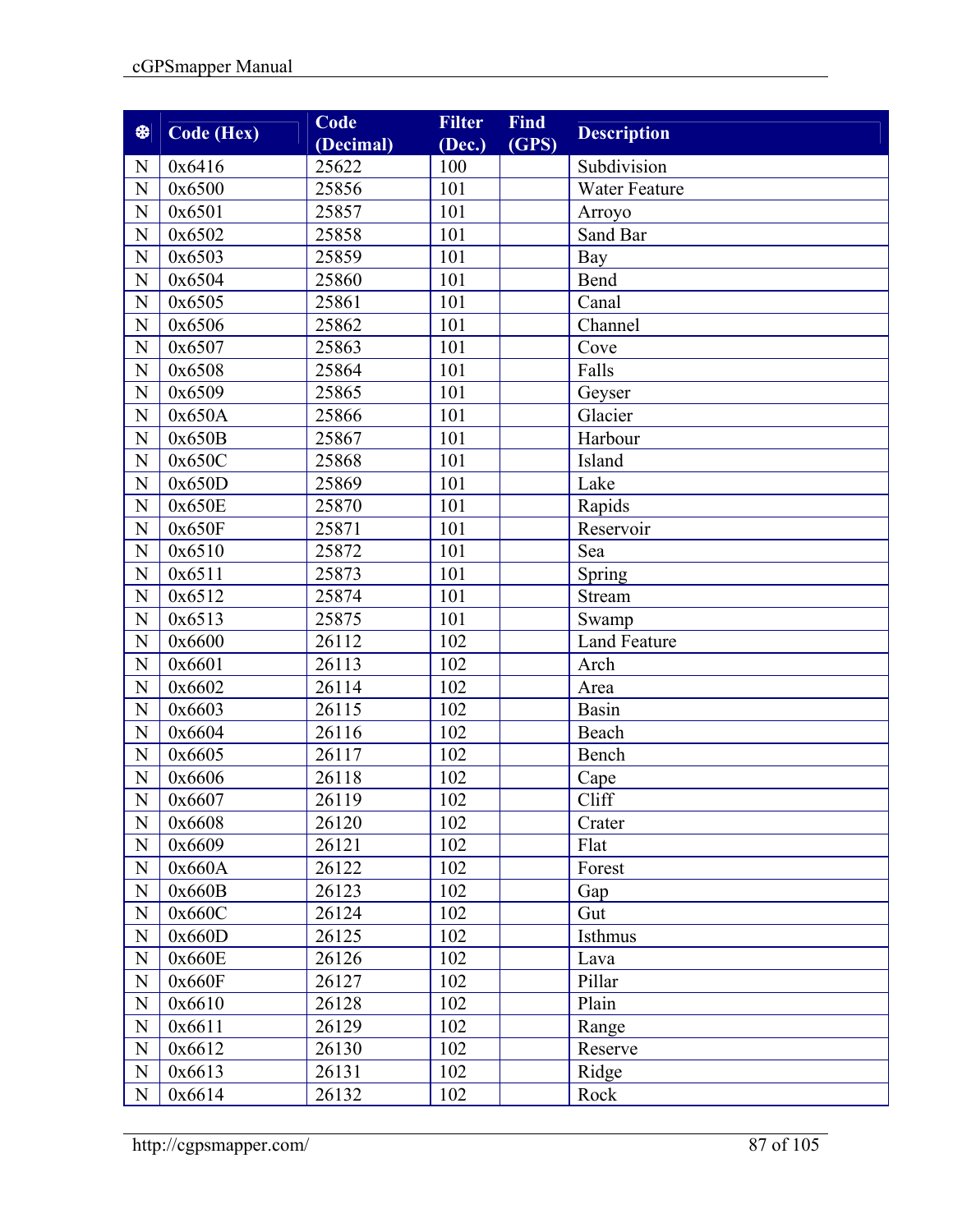| 黎              | Code (Hex) | Code<br>(Decimal) | <b>Filter</b><br>(Dec.) | Find<br>(GPS) | <b>Description</b>                 |
|----------------|------------|-------------------|-------------------------|---------------|------------------------------------|
| N              | 0x6615     | 26133             | 102                     |               | Slope                              |
| ${\bf N}$      | 0x6616     | 26134             | 102                     |               | Summit                             |
| ${\bf N}$      | 0x6617     | 26135             | 102                     |               | Valley                             |
| ${\bf N}$      | 0x6618     | 26136             | 102                     |               | Woods                              |
| $\mathbf N$    | 0x1C00     | 7168              | 28                      |               | <b>Unclassified Obstruction</b>    |
| ${\bf N}$      | 0x1C01     | 7169              | 28                      |               | Wreck                              |
| $\mathbf N$    | 0x1C02     | 7170              | 28                      |               | Submerged Wreck, dangerous         |
| N              | 0x1C03     | 7171              | 28                      |               | Submerged Wreck, non-dangerous     |
| ${\bf N}$      | 0x1C04     | 7172              | 28                      |               | Wreck, cleared by Wire-drag        |
| ${\bf N}$      | 0x1C05     | 7173              | 28                      |               | Obstruction, visible at high Water |
| $\overline{N}$ | 0x1C06     | 7174              | 28                      |               | Obstruction, awash                 |
| ${\bf N}$      | 0x1C07     | 7175              | 28                      |               | Obstruction, submerged             |
| N              | 0x1C08     | 7176              | 28                      |               | Obstruction, cleared by Wire-drag  |
| $\mathbf N$    | 0x1C09     | 7177              | 28                      |               | Rock, awash                        |
| ${\bf N}$      | 0x1COA     | 7178              | 28                      |               | Rock, submerged at low Water       |
| ${\bf N}$      | 0x1C0B     | 7179              | 28                      |               | Sounding                           |
| ${\bf N}$      | 0x1D01     | 7425              | 29                      |               | <b>Tide Prediction</b>             |
| ${\bf N}$      | 0x1B01     | 6913              | 27                      |               | Fog Horn                           |
| ${\bf N}$      | 0x1A01     | 6657              | 26                      |               | Fog Horn                           |
| N              | 0x1901     | 6401              | 25                      |               | Fog Horn                           |
| $\mathbf N$    | 0x1801     | 6145              | 24                      |               | Fog Horn                           |
| $\mathbf N$    | 0x1701     | 5889              | 23                      |               | Fog Horn                           |
| ${\bf N}$      | 0x1601     | 5633              | 22                      |               | Fog Horn                           |
| $\overline{N}$ | 0x1B02     | 6914              | $\overline{27}$         |               | Radio Beacon                       |
| $\mathbf N$    | 0x1A02     | 6658              | 26                      |               | Radio Beacon                       |
| $\mathbf N$    | 0x1902     | 6402              | 25                      |               | Radio Beacon                       |
| $\mathbf N$    | 0x1802     | 6146              | 24                      |               | Radio Beacon                       |
| ${\bf N}$      | 0x1702     | 5890              | 23                      |               | Radio Beacon                       |
| $\mathbf N$    | 0x1602     | 5634              | 22                      |               | Radio Beacon                       |
| $\mathbf N$    | 0x1B03     | 6915              | 27                      |               | Racon                              |
| ${\bf N}$      | 0x1A03     | 6659              | 26                      |               | Racon                              |
| ${\bf N}$      | 0x1903     | 6403              | 25                      |               | Racon                              |
| ${\bf N}$      | 0x1803     | 6147              | 24                      |               | Racon                              |
| ${\bf N}$      | 0x1703     | 5891              | 23                      |               | Racon                              |
| ${\bf N}$      | 0x1603     | 5635              | 22                      |               | Racon                              |
| ${\bf N}$      | 0x1B04     | 6916              | 27                      |               | Daybeacon, red Triangle            |
| ${\bf N}$      | 0x1A04     | 6660              | 26                      |               | Daybeacon, red Triangle            |
| ${\bf N}$      | 0x1904     | 6404              | 25                      |               | Daybeacon, red Triangle            |
| ${\bf N}$      | 0x1804     | 6148              | 24                      |               | Daybeacon, red Triangle            |
| ${\bf N}$      | 0x1704     | 5892              | 23                      |               | Daybeacon, red Triangle            |
| $\mathbf N$    | 0x1604     | 5636              | 22                      |               | Daybeacon, red Triangle            |
| ${\bf N}$      | 0x1B05     | 6917              | 27                      |               | Daybeacon, green Square            |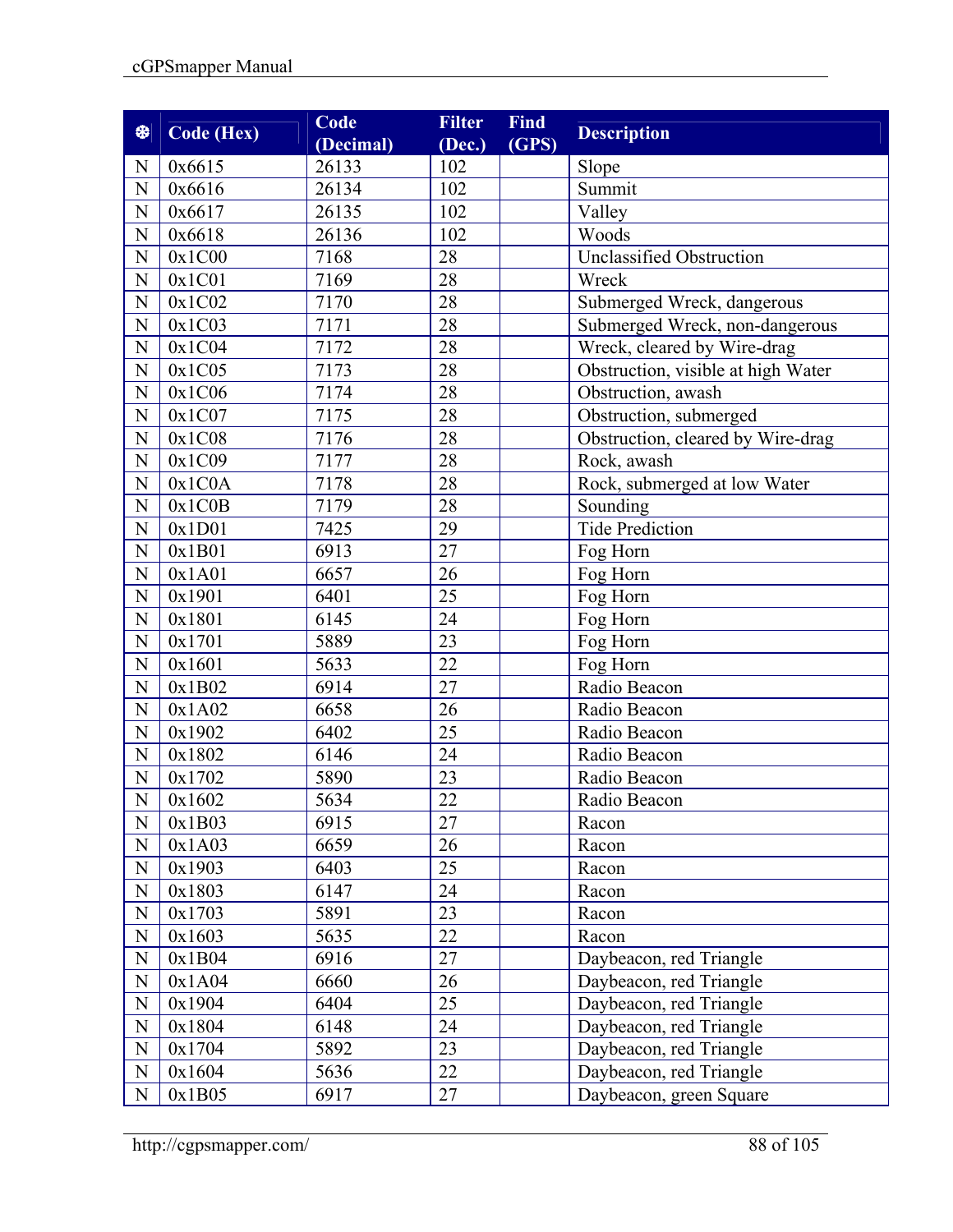| 黎              | Code (Hex) | Code<br>(Decimal) | <b>Filter</b><br>(Dec.) | <b>Find</b><br>(GPS) | <b>Description</b>            |
|----------------|------------|-------------------|-------------------------|----------------------|-------------------------------|
| N              | 0x1A05     | 6661              | 26                      |                      | Daybeacon, green Square       |
| N              | 0x1905     | 6405              | 25                      |                      | Daybeacon, green Square       |
| $\mathbf N$    | 0x1805     | 6149              | 24                      |                      | Daybeacon, green Square       |
| ${\bf N}$      | 0x1705     | 5893              | 23                      |                      | Daybeacon, green Square       |
| $\mathbf N$    | 0x1605     | 5637              | 22                      |                      | Daybeacon, green Square       |
| $\mathbf N$    | 0x1B06     | 6918              | 27                      |                      | Daybeacon, white Diamond      |
| $\overline{N}$ | 0x1A06     | 6662              | 26                      |                      | Daybeacon, white Diamond      |
| $\mathbf N$    | 0x1906     | 6406              | 25                      |                      | Daybeacon, white Diamond      |
| ${\bf N}$      | 0x1806     | 6150              | 24                      |                      | Daybeacon, white Diamond      |
| ${\bf N}$      | 0x1706     | 5894              | 23                      |                      | Daybeacon, white Diamond      |
| ${\bf N}$      | 0x1606     | 5638              | 22                      |                      | Daybeacon, white Diamond      |
| $\mathbf N$    | 0x1B07     | 6919              | 27                      |                      | unlit Navaid, white           |
| ${\bf N}$      | 0x1A07     | 6663              | 26                      |                      | unlit Navaid, white           |
| $\overline{N}$ | 0x1907     | 6407              | 25                      |                      | unlit Navaid, white           |
| $\mathbf N$    | 0x1807     | 6151              | 24                      |                      | unlit Navaid, white           |
| ${\bf N}$      | 0x1707     | 5895              | 23                      |                      | unlit Navaid, white           |
| ${\bf N}$      | 0x1607     | 5639              | 22                      |                      | unlit Navaid, white           |
| ${\bf N}$      | 0x1B08     | 6920              | 27                      |                      | unlit Navaid, red             |
| ${\bf N}$      | 0x1A08     | 6664              | 26                      |                      | unlit Navaid, red             |
| ${\bf N}$      | 0x1908     | 6408              | 25                      |                      | unlit Navaid, red             |
| ${\bf N}$      | 0x1808     | 6152              | 24                      |                      | unlit Navaid, red             |
| $\mathbf N$    | 0x1708     | 5896              | 23                      |                      | unlit Navaid, red             |
| ${\bf N}$      | 0x1608     | 5640              | 22                      |                      | unlit Navaid, red             |
| ${\bf N}$      | 0x1B09     | 6921              | 27                      |                      | unlit Navaid, green           |
| $\mathbf N$    | 0x1A09     | 6665              | 26                      |                      | unlit Navaid, green           |
| $\overline{N}$ | 0x1909     | 6409              | 25                      |                      | unlit Navaid, green           |
| $\mathbf N$    | 0x1809     | 6153              | 24                      |                      | unlit Navaid, green           |
| $\overline{N}$ | 0x1709     | 5897              | 23                      |                      | unlit Navaid, green           |
| ${\bf N}$      | 0x1609     | 5641              | 22                      |                      | unlit Navaid, green           |
| N              | 0x1B0A     | 6922              | 27                      |                      | unlit Navaid, black           |
| $\mathbf N$    | 0x1A0A     | 6666              | 26                      |                      | unlit Navaid, black           |
| ${\bf N}$      | 0x190A     | 6410              | 25                      |                      | unlit Navaid, black           |
| ${\bf N}$      | 0x180A     | 6154              | 24                      |                      | unlit Navaid, black           |
| ${\bf N}$      | 0x170A     | 5898              | 23                      |                      | unlit Navaid, black           |
| $\mathbf N$    | 0x160A     | 5642              | 22                      |                      | unlit Navaid, black           |
| $\mathbf N$    | 0x1B0B     | 6923              | 27                      |                      | unlit Navaid, yellow or amber |
| ${\bf N}$      | 0x1A0B     | 6667              | 26                      |                      | unlit Navaid, yellow or amber |
| $\mathbf N$    | 0x190B     | 6411              | 25                      |                      | unlit Navaid, yellow or amber |
| ${\bf N}$      | 0x180B     | 6155              | 24                      |                      | unlit Navaid, yellow or amber |
| ${\bf N}$      | 0x170B     | 5899              | 23                      |                      | unlit Navaid, yellow or amber |
| $\mathbf N$    | 0x160B     | 5643              | 22                      |                      | unlit Navaid, yellow or amber |
| ${\bf N}$      | 0x1B0C     | 6924              | 27                      |                      | unlit Navaid, orange          |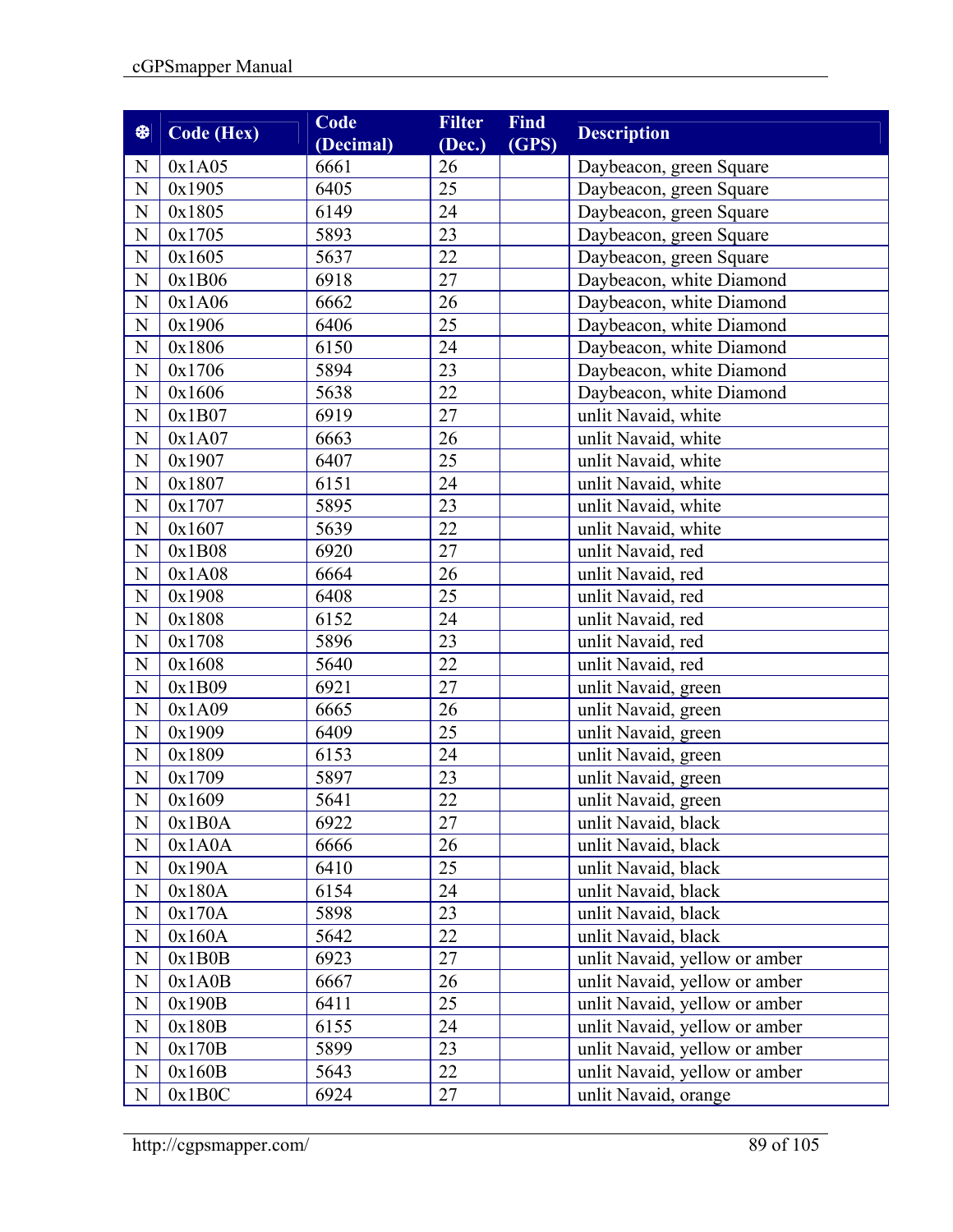| 黎              | <b>Code (Hex)</b> | Code<br>(Decimal) | <b>Filter</b><br>(Dec.) | <b>Find</b><br>(GPS) | <b>Description</b>              |
|----------------|-------------------|-------------------|-------------------------|----------------------|---------------------------------|
| N              | 0x1A0C            | 6668              | 26                      |                      | unlit Navaid, orange            |
| $\mathbf N$    | 0x190C            | 6412              | 25                      |                      | unlit Navaid, orange            |
| N              | 0x180C            | 6156              | 24                      |                      | unlit Navaid, orange            |
| ${\bf N}$      | 0x170C            | 5900              | 23                      |                      | unlit Navaid, orange            |
| $\mathbf N$    | 0x160C            | 5644              | 22                      |                      | unlit Navaid, orange            |
| $\mathbf N$    | 0x1B0D            | 6925              | 27                      |                      | unlit Navaid, multi coloured    |
| $\mathbf N$    | 0x1A0D            | 6669              | 26                      |                      | unlit Navaid, multi coloured    |
| ${\bf N}$      | 0x190D            | 6413              | 25                      |                      | unlit Navaid, multi coloured    |
| $\mathbf N$    | 0x180D            | 6157              | 24                      |                      | unlit Navaid, multi coloured    |
| ${\bf N}$      | 0x170D            | 5901              | 23                      |                      | unlit Navaid, multi coloured    |
| ${\bf N}$      | 0x160D            | 5645              | 22                      |                      | unlit Navaid, multi coloured    |
| $\mathbf N$    | 0x1B0E            | 6926              | 27                      |                      | Navaid, unknown                 |
| ${\bf N}$      | 0x1A0E            | 6670              | 26                      |                      | Navaid, unknown                 |
| $\overline{N}$ | 0x190E            | 6414              | 25                      |                      | Navaid, unknown                 |
| $\mathbf N$    | 0x180E            | 6158              | 24                      |                      | Navaid, unknown                 |
| $\mathbf N$    | 0x170E            | 5902              | 23                      |                      | Navaid, unknown                 |
| ${\bf N}$      | 0x160E            | 5646              | 22                      |                      | Navaid, unknown                 |
| ${\bf N}$      | 0x1B0F            | 6927              | 27                      |                      | lighted Navaid, white           |
| $\overline{N}$ | 0x1A0F            | 6671              | 26                      |                      | lighted Navaid, white           |
| ${\bf N}$      | 0x190F            | 6415              | 25                      |                      | lighted Navaid, white           |
| $\mathbf N$    | 0x180F            | 6159              | 24                      |                      | lighted Navaid, white           |
| $\mathbf N$    | 0x170F            | 5903              | 23                      |                      | lighted Navaid, white           |
| $\mathbf N$    | 0x160F            | 5647              | 22                      |                      | lighted Navaid, white           |
| ${\bf N}$      | 0x1B10            | 6928              | 27                      |                      | lighted Navaid, red             |
| $\mathbf N$    | 0x1A10            | 6672              | 26                      |                      | lighted Navaid, red             |
| $\mathbf N$    | 0x1910            | 6416              | 25                      |                      | lighted Navaid, red             |
| ${\bf N}$      | 0x1810            | 6160              | 24                      |                      | lighted Navaid, red             |
| $\mathbf N$    | 0x1710            | 5904              | 23                      |                      | lighted Navaid, red             |
| ${\bf N}$      | 0x1610            | 5648              | 22                      |                      | lighted Navaid, red             |
| N              | 0x1B11            | 6929              | 27                      |                      | lighted Navaid, green           |
| $\mathbf N$    | 0x1A11            | 6673              | 26                      |                      | lighted Navaid, green           |
| ${\bf N}$      | 0x1911            | 6417              | 25                      |                      | lighted Navaid, green           |
| ${\bf N}$      | 0x1811            | 6161              | 24                      |                      | lighted Navaid, green           |
| $\mathbf N$    | 0x1711            | 5905              | 23                      |                      | lighted Navaid, green           |
| $\mathbf N$    | 0x1611            | 5649              | 22                      |                      | lighted Navaid, green           |
| $\mathbf N$    | 0x1B12            | 6930              | $\overline{27}$         |                      | lighted Navaid, yellow or amber |
| $\mathbf N$    | 0x1A12            | 6674              | 26                      |                      | lighted Navaid, yellow or amber |
| $\mathbf N$    | 0x1912            | 6418              | 25                      |                      | lighted Navaid, yellow or amber |
| ${\bf N}$      | 0x1812            | 6162              | 24                      |                      | lighted Navaid, yellow or amber |
| ${\bf N}$      | 0x1712            | 5906              | 23                      |                      | lighted Navaid, yellow or amber |
| $\mathbf N$    | 0x1612            | 5650              | 22                      |                      | lighted Navaid, yellow or amber |
| $\mathbf N$    | 0x1B13            | 6931              | 27                      |                      | lighted Navaid, orange          |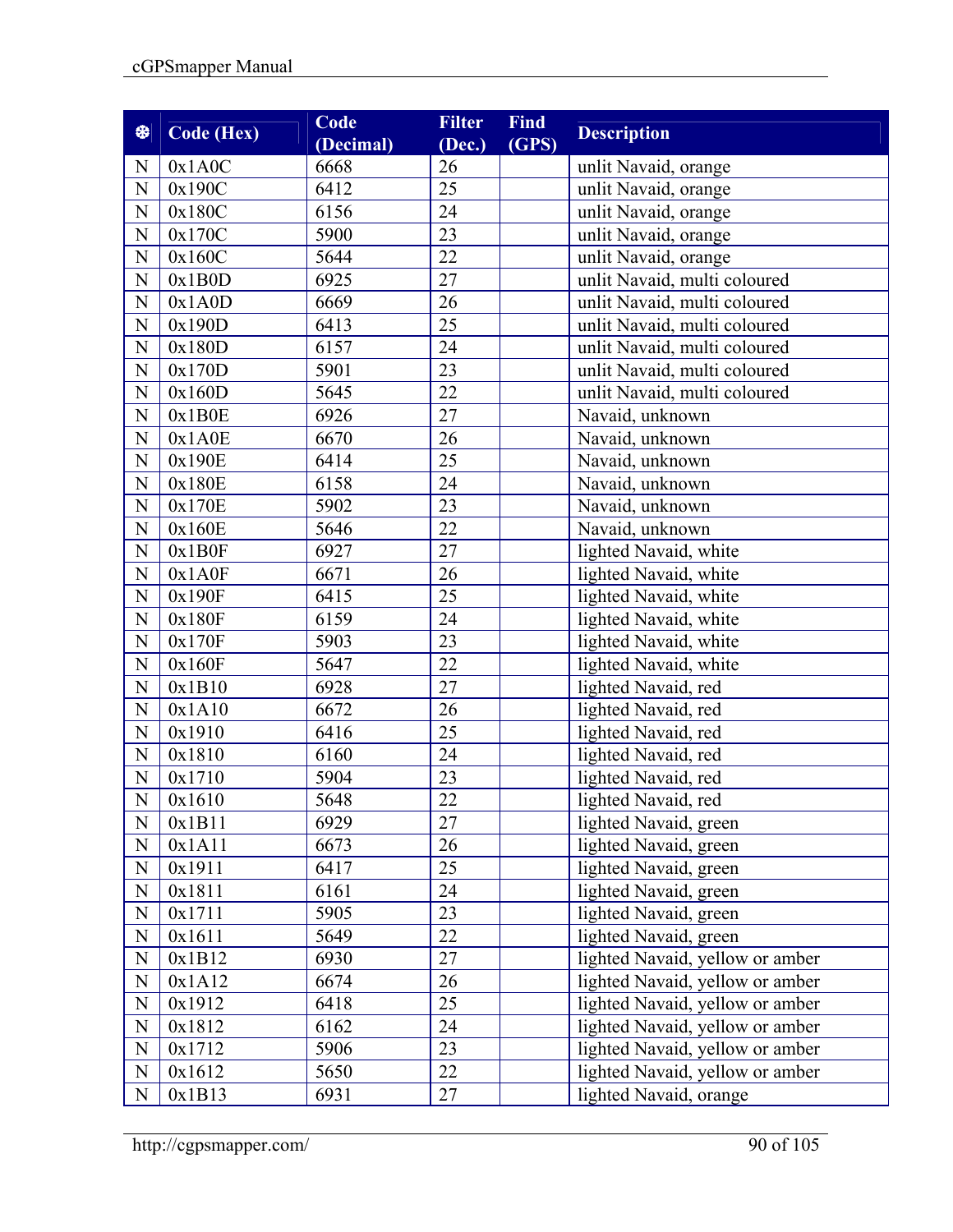| 黎            | <b>Code (Hex)</b> | Code<br>(Decimal) | <b>Filter</b><br>(Dec.) | <b>Find</b><br>(GPS) | <b>Description</b>             |
|--------------|-------------------|-------------------|-------------------------|----------------------|--------------------------------|
| N            | 0x1A13            | 6675              | 26                      |                      | lighted Navaid, orange         |
| $\mathbf N$  | 0x1913            | 6419              | 25                      |                      | lighted Navaid, orange         |
| $\mathbf N$  | 0x1813            | 6163              | 24                      |                      | lighted Navaid, orange         |
| ${\bf N}$    | 0x1713            | 5907              | 23                      |                      | lighted Navaid, orange         |
| $\mathbf N$  | 0x1613            | 5651              | 22                      |                      | lighted Navaid, orange         |
| ${\bf N}$    | 0x1B14            | 6932              | 27                      |                      | lighted Navaid, violet         |
| $\mathbf N$  | 0x1A14            | 6676              | 26                      |                      | lighted Navaid, violet         |
| N            | 0x1914            | 6420              | 25                      |                      | lighted Navaid, violet         |
| ${\bf N}$    | 0x1814            | 6164              | 24                      |                      | lighted Navaid, violet         |
| $\mathbf N$  | 0x1714            | 5908              | 23                      |                      | lighted Navaid, violet         |
| ${\bf N}$    | 0x1614            | 5652              | 22                      |                      | lighted Navaid, violet         |
| ${\bf N}$    | 0x1B15            | 6933              | 27                      |                      | lighted Navaid, blue           |
| $\mathbf N$  | 0x1A15            | 6677              | 26                      |                      | lighted Navaid, blue           |
| ${\bf N}$    | 0x1915            | 6421              | 25                      |                      | lighted Navaid, blue           |
| ${\bf N}$    | 0x1815            | 6165              | 24                      |                      | lighted Navaid, blue           |
| ${\bf N}$    | 0x1715            | 5909              | 23                      |                      | lighted Navaid, blue           |
| $\mathbf N$  | 0x1615            | 5653              | 22                      |                      | lighted Navaid, blue           |
| ${\bf N}$    | 0x1B16            | 6934              | 27                      |                      | lighted Navaid, multi coloured |
| ${\bf N}$    | 0x1A16            | 6678              | 26                      |                      | lighted Navaid, multi coloured |
| ${\bf N}$    | 0x1916            | 6422              | 25                      |                      | lighted Navaid, multi coloured |
| ${\bf N}$    | 0x1816            | 6166              | 24                      |                      | lighted Navaid, multi coloured |
| $\mathbf N$  | 0x1716            | 5910              | 23                      |                      | lighted Navaid, multi coloured |
| ${\bf N}$    | 0x1616            | 5654              | 22                      |                      | lighted Navaid, multi coloured |
| $\mathbf Y$  | 0x0100            | 256               | $\mathbf{1}$            | N                    | Light                          |
| $\mathbf Y$  | 0x0102            | 258               | $\mathbf{1}$            | N                    | Light with north topmark       |
| Y            | 0x0103            | 259               | $\mathbf{1}$            | N                    | Light with south topmark       |
| $\mathbf Y$  | 0x0104            | 260               | $\mathbf{1}$            | N                    | Light with east topmark        |
| Y            | 0x0105            | 261               | 1                       | N                    | Light with west topmark        |
| $\mathbf Y$  | 0x0106            | 262               |                         | $\mathbf N$          | Isolated danger light          |
| Y            | 0x0107            | 263               | 1                       | N                    | Port hand light                |
| Y            | 0x0108            | 264               | $\mathbf{1}$            | $\mathbf N$          | Starboard hand light           |
| $\mathbf Y$  | 0x0109            | 265               | $\mathbf{1}$            | $\mathbf N$          | Special purpose light          |
| $\mathbf Y$  | 0x010a            | 266               | $\mathbf{1}$            | $\mathbf N$          | Safe water light               |
| $\mathbf Y$  | 0x0200            | 512               | $\overline{2}$          | $\mathbf N$          | Buoy                           |
| $\mathbf Y$  | 0x0201            | 513               | $\overline{2}$          | N                    | <b>Buoy</b>                    |
| $\mathbf Y$  | 0x0202            | 514               | $\overline{2}$          | $\mathbf N$          | Buoy with north topmark        |
| $\mathbf Y$  | 0x0203            | 515               | $\overline{2}$          | N                    | Buoy with south topmark        |
| Y            | 0x0204            | 516               | $\overline{c}$          | $\mathbf N$          | Buoy with east topmark         |
| $\mathbf Y$  | 0x0205            | 517               | $\overline{2}$          | $\mathbf N$          | Buoy with west topmark         |
| $\mathbf Y$  | 0x0206            | 518               | $\overline{2}$          | N                    | Beacon                         |
| Y            | 0x0207            | 519               | $\overline{2}$          | N                    | Spar buoy                      |
| $\mathbf{Y}$ | 0x0208            | 520               | $\overline{2}$          | ${\bf N}$            | Isolated danger buoy           |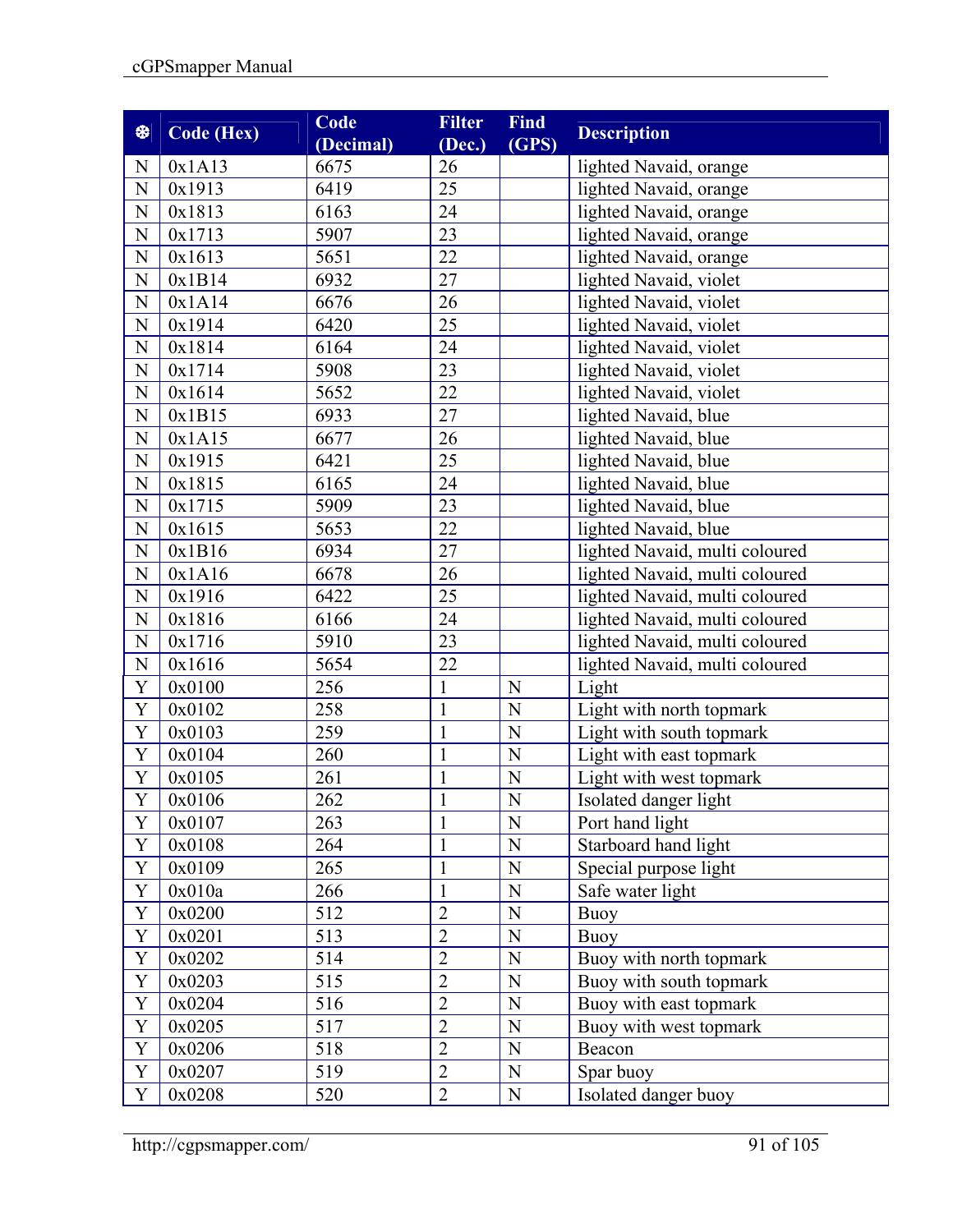| 黎              | Code (Hex) | Code<br>(Decimal) | <b>Filter</b><br>(Dec.) | <b>Find</b><br>$\overline{\textbf{(GPS)}}$ | <b>Description</b>              |
|----------------|------------|-------------------|-------------------------|--------------------------------------------|---------------------------------|
| Y              | 0x0209     | 521               | $\overline{2}$          | N                                          | Port hand buoy                  |
| Y              | 0x020a     | 522               | $\overline{2}$          | N                                          | Starboard hand buoy             |
| Y              | 0x020b     | 523               | $\overline{c}$          | $\overline{N}$                             | Special purpose buoy            |
| Y              | 0x020c     | 524               | $\overline{2}$          | N                                          | Safe water buoy                 |
| Y              | 0x020d     | 525               | $\overline{2}$          | N                                          | Platform buoy                   |
| Y              | 0x020e     | 526               | $\overline{2}$          | N                                          | Beacon with north topmark       |
| Y              | 0x020f     | 527               | $\overline{2}$          | N                                          | Beacon with south north topmark |
| Y              | 0x0210     | 528               | $\overline{c}$          | N                                          | Beacon with east topmark        |
| $\mathbf Y$    | 0x0211     | 529               | $\overline{2}$          | $\overline{N}$                             | Beacon with west topmark        |
| $\overline{Y}$ | 0x0212     | $\overline{5}30$  | $\overline{2}$          | N                                          | Isolated danger beacon          |
| $\mathbf Y$    | 0x0213     | 531               | $\overline{2}$          | N                                          | Port hand beacon                |
| Y              | 0x0214     | 532               | $\overline{2}$          | N                                          | Starboard hand beacon           |
| Y              | 0x0215     | 533               | $\overline{2}$          | $\overline{N}$                             | Special purpose beacon          |
| $\mathbf Y$    | 0x0216     | 534               | $\overline{2}$          | $\mathbf N$                                | Mooring buoy                    |
| Y              | 0x0217     | 535               | $\overline{2}$          | $\overline{N}$                             | Fixed point                     |
| Y              | 0x0218     | 536               | $\overline{2}$          | N                                          | Pole                            |
| Y              | 0x0300     | 768               | 3                       | N                                          | Depth point                     |
| $\mathbf Y$    | 0x0301     | 769               | $\overline{3}$          | N                                          | Depth point invisible           |
| Y              | 0x0302     | 770               | 3                       | N                                          | Depth point underscore          |
| $\overline{Y}$ | 0x0303     | $\overline{771}$  | $\overline{3}$          | N                                          | Spot height                     |
| $\mathbf Y$    | 0x0304     | 772               | 3                       | N                                          | <b>Building</b>                 |
| Y              | 0x0305     | 773               | 3                       | $\overline{N}$                             | Chimney                         |
| Y              | 0x0306     | 774               | $\overline{3}$          | N                                          | Church                          |
| Y              | 0x0307     | 775               | 3                       | N                                          | Tanks                           |
| $\mathbf Y$    | 0x0308     | 776               | $\overline{3}$          | $\mathbf N$                                | Tower                           |
| Y              | 0x0309     | 777               | 3                       | $\overline{N}$                             | Rock                            |
| $\mathbf Y$    | 0x030a     | 778               | 3                       | N                                          | Triangulation point             |
| $\mathbf Y$    | 0x030b     | 779               | $\overline{3}$          | $\mathbf N$                                | Radio mast                      |
| Y              | 0x0400     | 1024              | $\overline{4}$          | Y                                          | Isolated danger                 |
| Y              | 0x0401     | 1025              | $\overline{4}$          | Y                                          | Obstruction                     |
| $\mathbf Y$    | 0x0402     | 1026              | $\overline{4}$          | Y                                          | Wreck                           |
| Y              | 0x0403     | 1027              | $\overline{4}$          | $\mathbf Y$                                | Exposed wreck                   |
| $\mathbf Y$    | 0x0404     | 1028              | $\overline{4}$          | Y                                          | Well                            |
| Y              | 0x0405     | 1029              | $\overline{4}$          | $\mathbf Y$                                | Foul                            |
| Y              | 0x0406     | 1030              | $\overline{4}$          | Y                                          | Explosive                       |
| $\mathbf Y$    | 0x0407     | 1031              | $\overline{4}$          | Y                                          | Fish haven                      |
| Y              | 0x0408     | 1032              | $\overline{4}$          | Y                                          | Obstruction that covers         |
| $\mathbf Y$    | 0x0409     | 1033              | $\overline{4}$          | Y                                          | Marine farm                     |
| Y              | 0x040a     | 1034              | $\overline{4}$          | Y                                          | Dangerous rock                  |
| Y              | 0x040b     | 1035              | $\overline{4}$          | $\mathbf Y$                                | No bottom found                 |
| Y              | 0x040c     | 1036              | $\overline{4}$          | Y                                          | Exposed rock                    |
| Y              | 0x040d     | 1037              | $\overline{4}$          | $\mathbf Y$                                | Dangerous rock                  |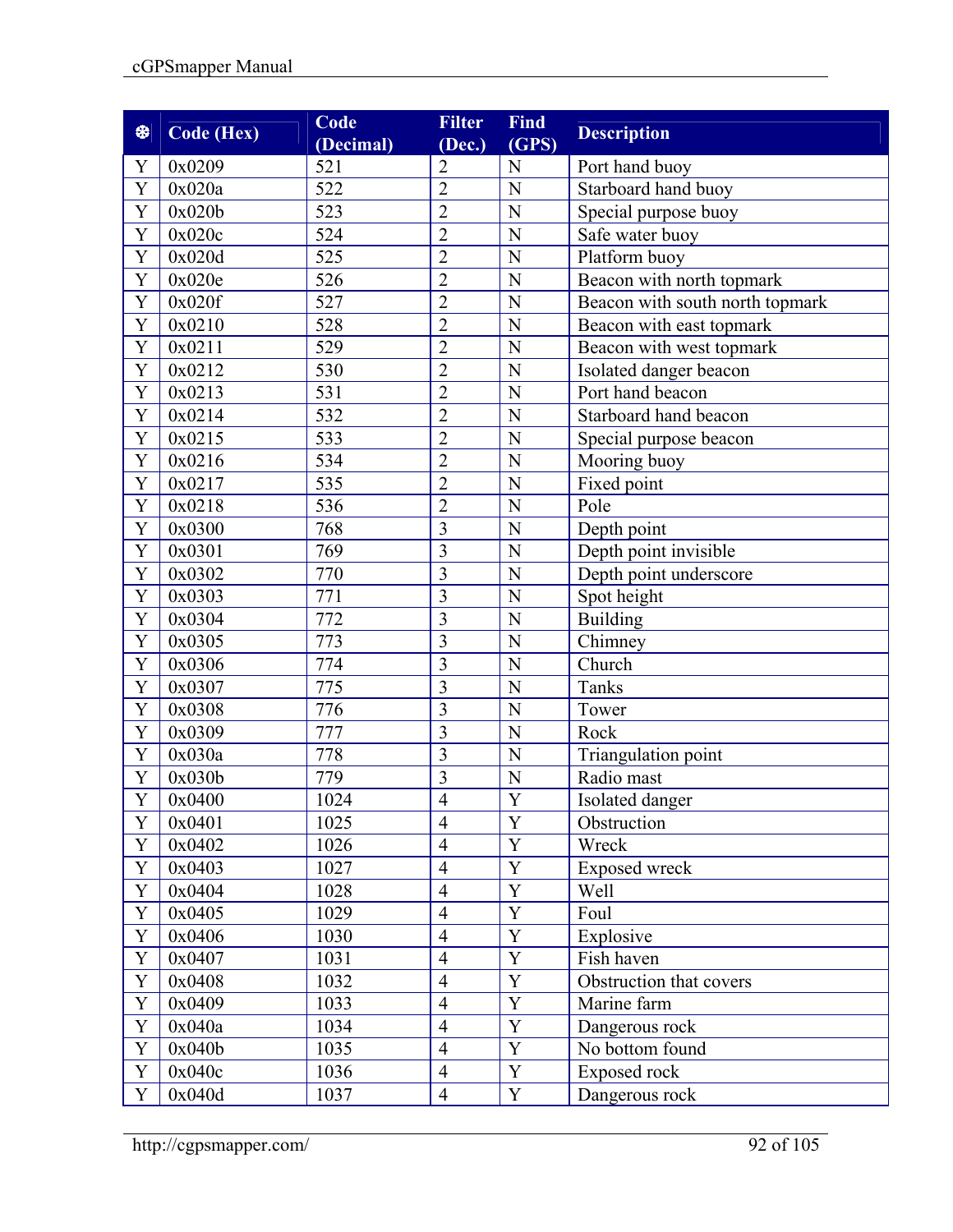| 黎 | Code (Hex) | Code<br>(Decimal) | <b>Filter</b><br>(Dec.) | <b>Find</b><br>(GPS) | <b>Description</b>                   |
|---|------------|-------------------|-------------------------|----------------------|--------------------------------------|
| Y | 0x040e     | 1038              | 4                       | Y                    | Underwater rock (non-dangerous rock) |
| Y | 0x040f     | 1039              | 4                       | Y                    | Shoal                                |
| Y | 0x0500     | 1280              | 5                       | N                    | Label point                          |
| Y | 0x0600     | 1536              | 6                       | N                    | Centred label                        |
| Y | 0x0700     | 1792              | $\overline{7}$          | N                    | Miscellaneous point                  |
| Y | 0x0701     | 1793              | 7                       | Y                    | Recommended anchorage                |
| Y | 0x0702     | 1794              | $\overline{7}$          | N                    | Pilot boarding place                 |
| Y | 0x0703     | 1795              | $\overline{7}$          | N                    | Yacht harbour                        |
| Y | 0x0704     | 1796              | $\overline{7}$          | N                    | Pile                                 |
| Y | 0x0705     | 1797              | $\overline{7}$          | Y                    | Anchoring prohibited                 |
| Y | 0x0706     | 1798              | $\overline{7}$          | Y                    | Fishing prohibited                   |
| Y | 0x0707     | 1799              | $\overline{7}$          | Y                    | Precautionary area                   |
| Y | 0x0708     | 1800              | 7                       | N                    | Radio report point                   |
| Y | 0x0709     | 1801              | 7                       | N                    | Anchorage berths                     |
| Y | 0x070a     | 1802              | $\overline{7}$          | N                    | Rescue station                       |
| Y | 0x070b     | 1803              | $\overline{7}$          | N                    | Fishing harbour                      |
| Y | 0x070c     | 1804              | $\overline{7}$          | N                    | Airport                              |
| Y | 0x0800     | 2048              | 8                       | N                    | Information                          |
| Y | 0x0901     | 2305              | 9                       | N                    | Bottom conditions                    |
| Y | 0x0902     | 2306              | 9                       | N                    | Fishing information                  |
| Y | 0x0903     | 2307              | 9                       | N                    | Facility                             |

## *11.3.2 [POLYLINE] types*

| ₩ | Code (Hex) | Code<br>(Decimal) | <b>Description</b>            |
|---|------------|-------------------|-------------------------------|
| N | 0x01       |                   | Major Highway-thick           |
| N | 0x02       | $\overline{2}$    | Principal Highway-thick       |
| N | 0x03       | 3                 | Principal Highway-medium      |
| N | 0x04       | $\overline{4}$    | Arterial Road-medium          |
| N | 0x05       | 5                 | Arterial Road-thick           |
| N | 0x06       | 6                 | Road-thin                     |
| N | 0x07       | 7                 | Alley-thick                   |
| N | 0x08       | 8                 | Ramp                          |
| N | 0x09       | 9                 | Ramp                          |
| N | 0x0a       | 10                | Unpaved Road-thin             |
| N | 0x0b       | 11                | Major Highway Connector-thick |
| N | 0x0c       | 12                | Roundabout                    |
| N | 0x14       | 20                | Railroad                      |
| N | 0x15       | 21                | Shoreline                     |
| N | 0x16       | 22                | Track/Trail                   |
| N | 0x18       | 24                | Stream-thin                   |
| N | 0x19       | 25                | Time-Zone                     |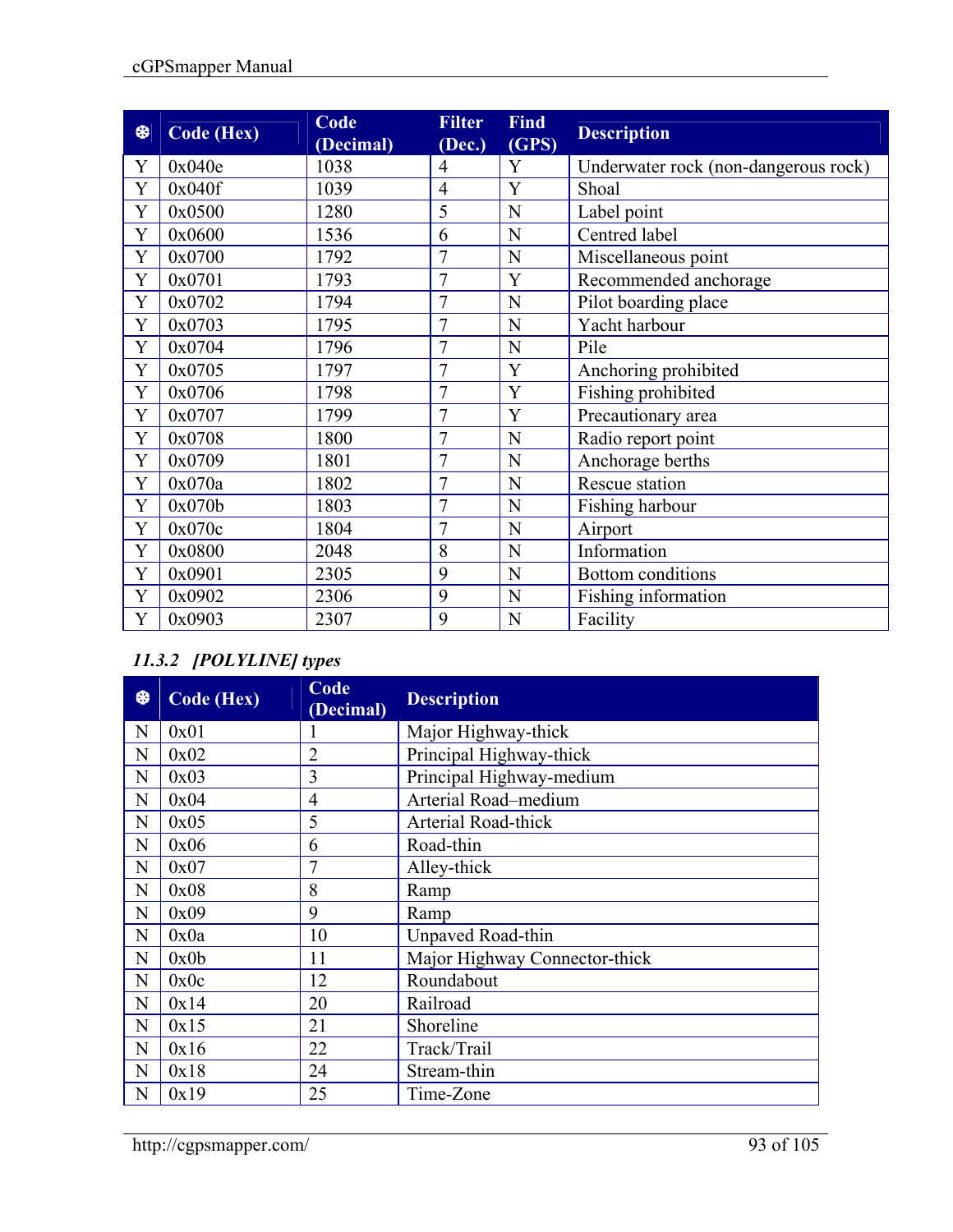| 黎              | <b>Code (Hex)</b> | Code<br>(Decimal) | <b>Description</b>            |  |  |  |
|----------------|-------------------|-------------------|-------------------------------|--|--|--|
| N              | 0x1a              | 26                | Ferry                         |  |  |  |
| N              | 0x1b              | 27                | Ferry                         |  |  |  |
| $\overline{N}$ | 0x1c              | 28                | Political Boundary            |  |  |  |
| N              | 0x1d              | 29                | County Boundary               |  |  |  |
| N              | 0x1e              | 30                | <b>International Boundary</b> |  |  |  |
| N              | 0x1f              | 31                | River                         |  |  |  |
| N              | 0x20              | 32                | Land Contour (thin)           |  |  |  |
| N              | 0x21              | 33                | Land Contour (medium)         |  |  |  |
| N              | 0x22              | 34                | Land Contour (thick)          |  |  |  |
| $\overline{N}$ | 0x23              | 35                | Depth Contour (thin)          |  |  |  |
| N              | 0x24              | 36                | Depth Contour (medium)        |  |  |  |
| N              | 0x25              | 37                | Depth Contour (thick)         |  |  |  |
| N              | 0x26              | 38                | <b>Intermittent River</b>     |  |  |  |
| N              | 0x27              | 39                | <b>Airport Runway</b>         |  |  |  |
| $\overline{N}$ | 0x28              | 40                | Pipeline                      |  |  |  |
| $\mathbf N$    | 0x29              | 41                | Power line                    |  |  |  |
| N              | 0x2a              | 42                | Marine Boundary (no line)     |  |  |  |
| N              | 0x2b              | 43                | Marine Hazard (no line)       |  |  |  |
| Y              | 0x0100            | 256               | Miscellaneous line            |  |  |  |
| Y              | 0x0101            | 257               | Line                          |  |  |  |
| Y              | 0x0102            | 258               | Cartographic line             |  |  |  |
| Y              | 0x0103            | 259               | Road                          |  |  |  |
| Y              | 0x0104            | 260               | Clearing line                 |  |  |  |
| Y              | 0x0105            | 261               | Contour line                  |  |  |  |
| Y              | 0x0106            | 262               | Overhead cable                |  |  |  |
| $\mathbf Y$    | 0x0107            | 263               | <b>Bridge</b>                 |  |  |  |
| Y              | 0x0108            | 264               | Recommended route             |  |  |  |
| $\mathbf Y$    | 0x0109            | 265               | Chart border                  |  |  |  |
| Y              | 0x0300            | 768               | Depth contour                 |  |  |  |
| Y              | 0x0301            | 769               | Depth contour value           |  |  |  |
| $\mathbf Y$    | 0x0307            | 775               | Intertidal zone border        |  |  |  |
| Y              | 0x0400            | 1024              | Obstruction line              |  |  |  |
| Y              | 0x0401            | 1025              | Submarine cable               |  |  |  |
| $\mathbf Y$    | 0x0402            | 1026              | Submarine pipeline            |  |  |  |
| $\mathbf Y$    | 0x0403            | 1027              | Pile barrier                  |  |  |  |
| Y              | 0x0404            | 1028              | Fishing stakes                |  |  |  |
| Y              | 0x0405            | 1029              | Supply pipeline area          |  |  |  |
| Y              | 0x0406            | 1030              | Submarine cable area          |  |  |  |
| Y              | 0x0407            | 1031              | Dumping ground                |  |  |  |
| Y              | 0x0408            | 1032              | Explosive dumping ground      |  |  |  |
| $\mathbf Y$    | 0x0409            | 1033              | Danger line                   |  |  |  |
| Y              | 0x040a            | 1034              | Overhead cable                |  |  |  |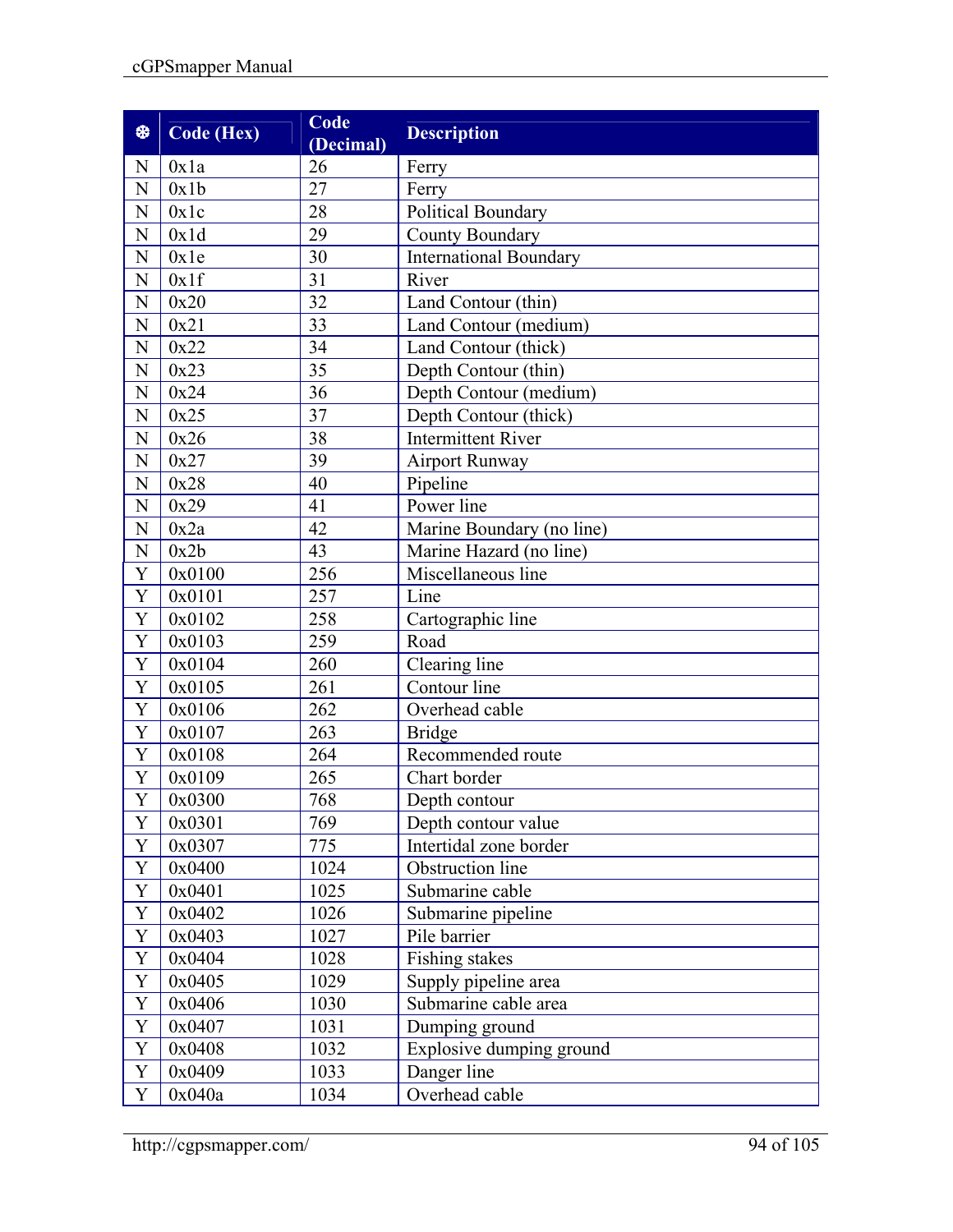| 黎                     | Code (Hex) | Code<br>(Decimal) | <b>Description</b>                    |  |  |
|-----------------------|------------|-------------------|---------------------------------------|--|--|
| Y                     | 0x040b     | 1035              | Submerged construction                |  |  |
| Y                     | 0x040c     | 1036              | Pier/jetty                            |  |  |
| Y                     | 0x0500     | 1280              | Restriction                           |  |  |
| Y                     | 0x0501     | 1281              | Anchoring prohibited                  |  |  |
| $\overline{\text{Y}}$ | 0x0502     | 1282              | Fishing prohibited                    |  |  |
| Y                     | 0x0503     | 1283              | Prohibited area                       |  |  |
| Y                     | 0x0504     | 1284              | Military practice area                |  |  |
| Y                     | 0x0505     | 1285              | Anchoring and fishing prohibited      |  |  |
| Y                     | 0x0506     | 1286              | Limit of nature reservation           |  |  |
| $\overline{Y}$        | 0x0507     | 1287              | Restricted area                       |  |  |
| $\overline{\text{Y}}$ | 0x0508     | 1288              | Minefield                             |  |  |
| Y                     | 0x0600     | 1536              | Miscellaneous line                    |  |  |
| Y                     | 0x0601     | 1537              | Cartographic line                     |  |  |
| Y                     | 0x0602     | 1538              | Traffic separation line               |  |  |
| Y                     | 0x0603     | 1539              | International maritime boundary       |  |  |
| Y                     | 0x0604     | 1540              | Straight territorial sea baseline     |  |  |
| Y                     | 0x0605     | 1541              | Seaward limit of territorial sea      |  |  |
| Y                     | 0x0606     | 1542              | Anchorage area                        |  |  |
| Y                     | 0x0607     | 1543              | Quarantine anchorage area             |  |  |
| $\overline{\text{Y}}$ | 0x0608     | 1544              | Fishery zone                          |  |  |
| Y                     | 0x0609     | 1545              | Swept area                            |  |  |
| $\overline{\text{Y}}$ | 0x060a     | 1546              | Traffic separation zone               |  |  |
| $\mathbf Y$           | 0x060b     | 1547              | Limit of exclusive economic zone      |  |  |
| Y                     | 0x060c     | 1548              | Established direction of traffic flow |  |  |
| $\overline{\text{Y}}$ | 0x060d     | 1549              | Recommended direction of traffic flow |  |  |
| $\overline{\text{Y}}$ | 0x060e     | 1550              | Harbour limit                         |  |  |
| Y                     | 0x060f     | 1551              | Inadequately surveyed area            |  |  |
| Y                     | 0x0610     | 1552              | Inshore traffic zone                  |  |  |
| $\overline{\text{Y}}$ | 0x0611     | 1553              | Limit of traffic lane                 |  |  |
| Y                     | 0x0701     | 1793              | River channel                         |  |  |
| $\overline{Y}$        | 0x0702     | 1794              | Submerged object                      |  |  |
|                       |            |                   |                                       |  |  |
| Y                     | 0x0706     | 1798              | Chart boundary                        |  |  |

## *11.3.3 [POLYGON] types*

| │ ※ | Code (Hex) | Code<br>(Decimal) | <b>Description</b>     |
|-----|------------|-------------------|------------------------|
| N   | 0x01       |                   | City                   |
| N   | 0x02       |                   | City                   |
| N   | 0x03       |                   | City                   |
| N   | 0x04       | 4                 | Military               |
| N   | 0x05       |                   | Car Park (Parking Lot) |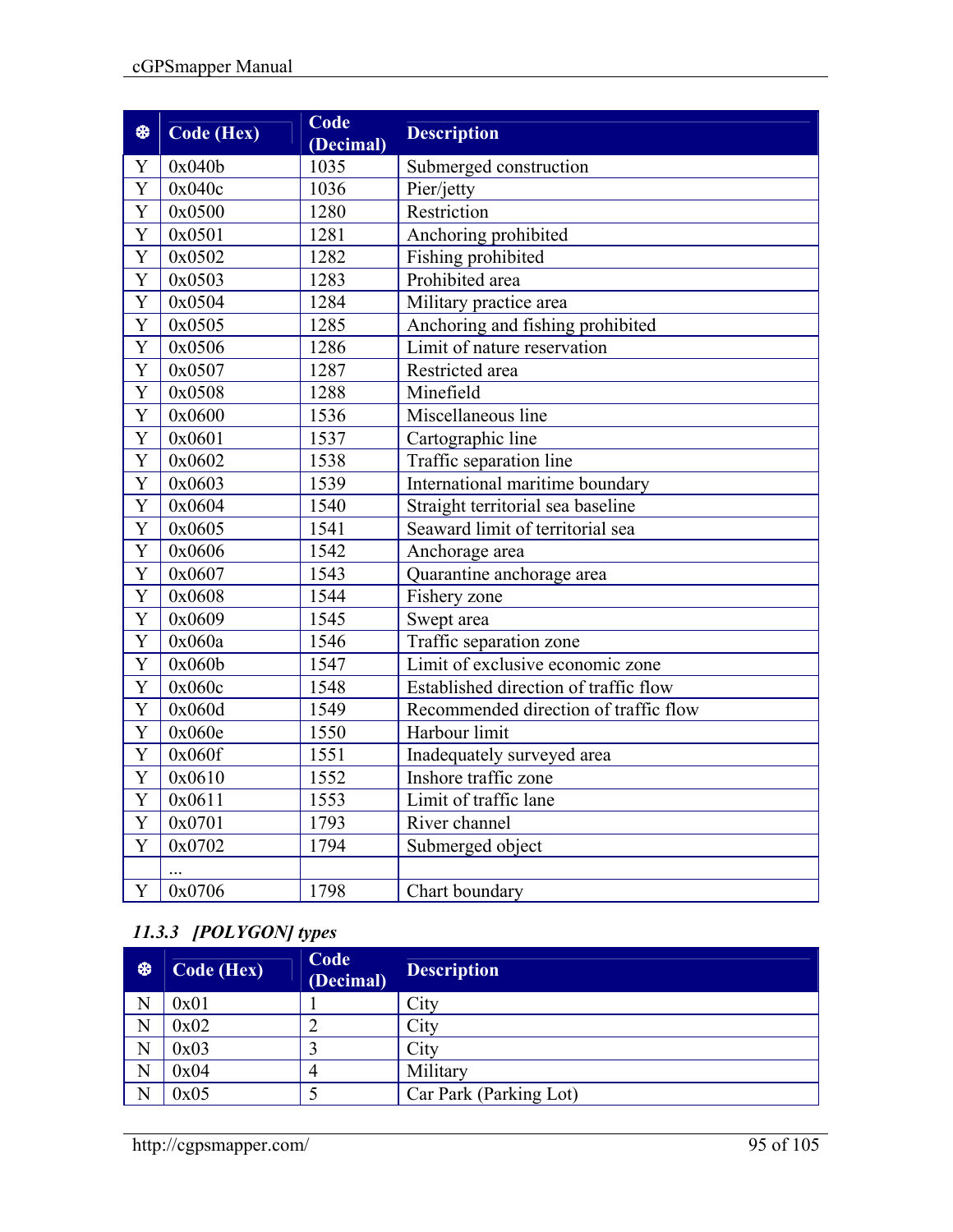| 黎              | Code (Hex) | Code<br>(Decimal) | <b>Description</b>             |
|----------------|------------|-------------------|--------------------------------|
| N              | 0x06       | 6                 | Parking Garage                 |
| $\mathbf N$    | 0x07       | $\overline{7}$    | Airport                        |
| N              | 0x08       | 8                 | <b>Shopping Centre</b>         |
| ${\bf N}$      | 0x09       | 9                 | Marina                         |
| ${\bf N}$      | 0x0a       | 10                | University                     |
| N              | 0x0b       | 11                | Hospital                       |
| $\mathbf N$    | 0x0c       | 12                | Industrial                     |
| ${\bf N}$      | 0x0d       | 13                | Reservation                    |
| ${\bf N}$      | 0x0e       | 14                | <b>Airport Runway</b>          |
| N              | 0x13       | 19                | Man made area                  |
| ${\bf N}$      | 0x14       | 20                | National park                  |
| $\mathbf N$    | 0x15       | 21                | National park                  |
| N              | 0x16       | 22                | National park                  |
| ${\bf N}$      | 0x17       | 23                | <b>City Park</b>               |
| ${\bf N}$      | 0x18       | 24                | Golf                           |
| ${\bf N}$      | 0x19       | 25                | Sport                          |
| $\mathbf N$    | 0x1a       | 26                | Cemetery                       |
| $\mathbf N$    | 0x1e       | 30                | <b>State Park</b>              |
| $\mathbf N$    | 0x1f       | 31                | <b>State Park</b>              |
| N              | 0x28       | 40                | Ocean                          |
| ${\bf N}$      | 0x3b       | 59                | Blue-Unknown                   |
| $\overline{N}$ | 0x32       | 50                | Sea                            |
| $\mathbf N$    | 0x3b       | 59                | Blue-Unknown                   |
| ${\bf N}$      | 0x3c       | 60                | Lake                           |
| ${\bf N}$      | 0x3d       | 61                | Lake                           |
| $\mathbf N$    | 0x3e       | 62                | Lake                           |
| N              | 0x3f       | 63                | Lake                           |
| N              | 0x40       | 64                | Lake                           |
| $\overline{N}$ | 0x41       | 65                | Lake                           |
| N              | 0x42       | 66                | Lake                           |
| ${\bf N}$      | 0x43       | 67                | Lake                           |
| $\mathbf N$    | 0x44       | 68                | Lake                           |
| $\mathbf N$    | 0x45       | 69                | Blue-Unknown                   |
| ${\bf N}$      | 0x46       | 70                | River                          |
| $\mathbf N$    | 0x47       | 71                | River                          |
| ${\bf N}$      | 0x48       | 72                | River                          |
| N              | 0x49       | 73                | River                          |
| $\mathbf N$    | 0x4b       | 75                | Background                     |
| N              | 0x4c       | 76                | <b>Intermittent River/Lake</b> |
| N              | 0x4d       | 77                | Glacier                        |
| $\mathbf N$    | 0x4e       | 78                | Orchard or plantation          |
| N              | 0x4f       | 79                | Scrub                          |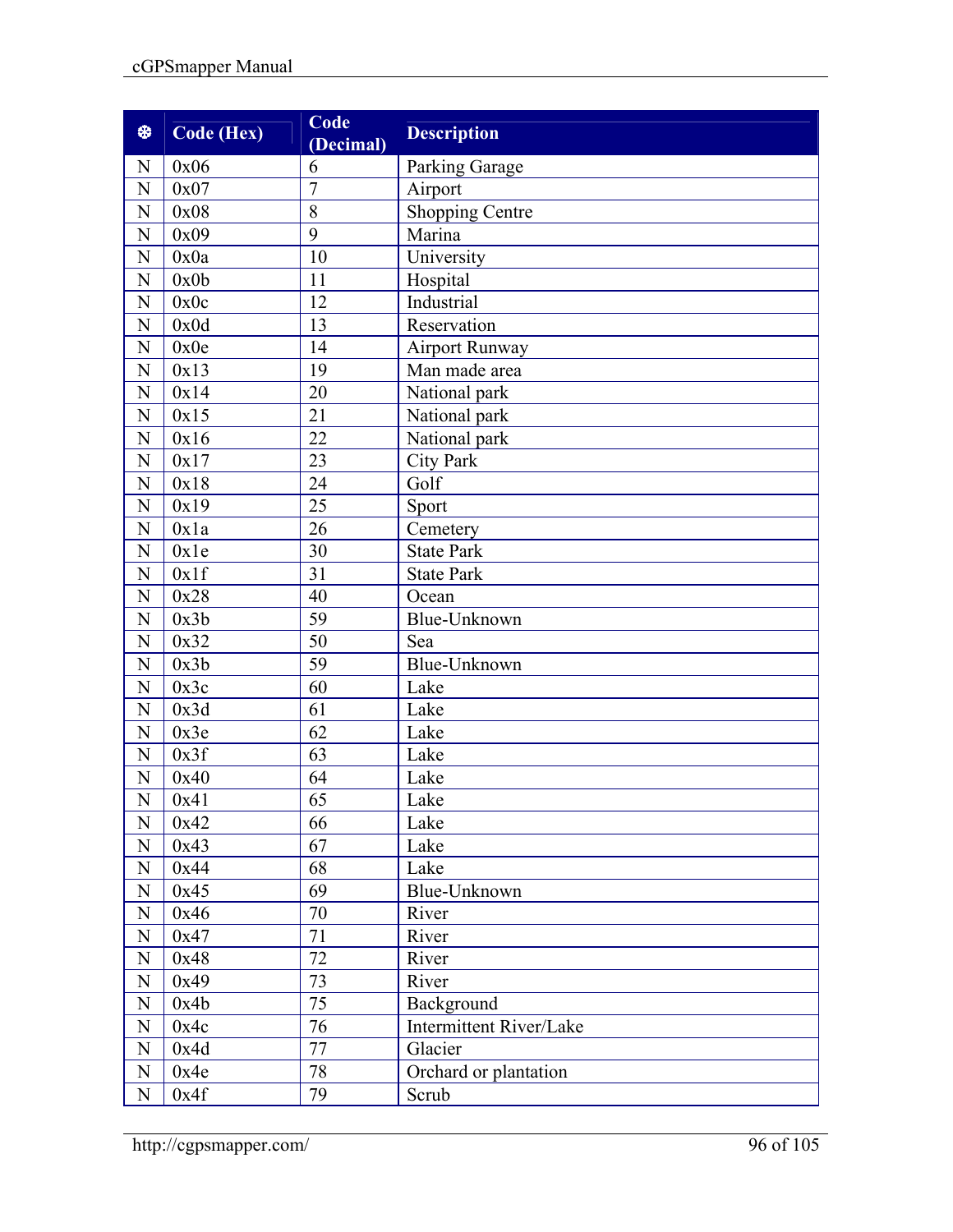| 黎              | Code (Hex) | Code<br>(Decimal) | <b>Description</b>                           |  |  |  |
|----------------|------------|-------------------|----------------------------------------------|--|--|--|
| N              | 0x50       | 80                | Woods                                        |  |  |  |
| N              | 0x51       | 81                | Wetland                                      |  |  |  |
| N              | 0x52       | 82                | Tundra                                       |  |  |  |
| N              | 0x53       | 83                | Flats                                        |  |  |  |
| Y              | 0x0100     | 256               | Land - white                                 |  |  |  |
| Y              | 0x0101     | 257               | Land - non-urban                             |  |  |  |
| $\mathbf Y$    | 0x0102     | 258               | Land - urban                                 |  |  |  |
| $\mathbf Y$    | 0x0103     | 259               | Chart exclusion area                         |  |  |  |
| $\mathbf Y$    | 0x0104     | 260               | Chart background                             |  |  |  |
| $\mathbf Y$    | 0x0105     | 261               | <b>Bridge</b>                                |  |  |  |
| Y              | 0x0300     | 768               | Depth area - white 1                         |  |  |  |
| Y              | 0x0301     | 769               | Intertidal zone                              |  |  |  |
| $\mathbf Y$    | 0x0302     | 770               | Depth area - blue 1                          |  |  |  |
| $\mathbf Y$    | 0x0303     | 771               | Depth area - blue 2                          |  |  |  |
| $\overline{Y}$ | 0x0304     | 772               | Depth area - blue 3                          |  |  |  |
| $\mathbf Y$    | 0x0305     | 773               | Depth area - blue 4                          |  |  |  |
| Y              | 0x0306     | 774               | Depth area - blue 5                          |  |  |  |
| $\mathbf Y$    | 0x0307     | 775               | Depth area - white                           |  |  |  |
| Y              | 0x0400     | 1024              | Obstruction (invisible)                      |  |  |  |
| $\mathbf Y$    | 0x0401     | 1025              | Submarine cable (invisible)                  |  |  |  |
| $\mathbf Y$    | 0x0402     | 1026              | Submarine pipeline (invisible)               |  |  |  |
| Y              | 0x0403     | 1027              | Pile barrier (invisible)                     |  |  |  |
| $\mathbf Y$    | 0x0404     | 1028              | Fishing stakes (invisible)                   |  |  |  |
| Y              | 0x0405     | 1029              | Supply pipeline area/line (invisible)        |  |  |  |
| Y              | 0x0406     | 1030              | Submarine cable area/line (invisible)        |  |  |  |
| Y              | 0x0407     | 1031              | Dumping ground (invisible)                   |  |  |  |
| Y              | 0x0408     | 1032              | Explosive dumping ground (invisible)         |  |  |  |
| $\mathbf Y$    | 0x0409     | 1033              | Danger line (invisible)                      |  |  |  |
| Y              | 0x040a     | 1034              | Overhead cable (invisible)                   |  |  |  |
| Y              | 0x040b     | 1035              | Submerged construction (invisible)           |  |  |  |
| Y              | 0x040c     | 1036              | Pier/jetty (invisible)                       |  |  |  |
| Y              | 0x0500     | 1280              | Restriction area/line (invisible)            |  |  |  |
| $\mathbf Y$    | 0x0501     | 1281              | Anchoring prohibited (invisible)             |  |  |  |
| $\mathbf Y$    | 0x0502     | 1282              | Fishing prohibited (invisible)               |  |  |  |
| $\mathbf Y$    | 0x0503     | 1283              | Prohibited area (invisible)                  |  |  |  |
| $\mathbf Y$    | 0x0504     | 1284              | Military practice area (invisible)           |  |  |  |
| $\mathbf Y$    | 0x0505     | 1285              | Anchoring and fishing prohibited (invisible) |  |  |  |
| Y              | 0x0506     | 1286              | Limit of nature reservation (invisible)      |  |  |  |
| $\mathbf Y$    | 0x0507     | 1287              | Restricted area (invisible)                  |  |  |  |
| $\mathbf Y$    | 0x0508     | 1288              | Minefield (invisible)                        |  |  |  |
| $\mathbf Y$    | 0x0600     | 1536              | Miscellaneous area                           |  |  |  |
| Y              | 0x0601     | 1537              | Cartographic area                            |  |  |  |